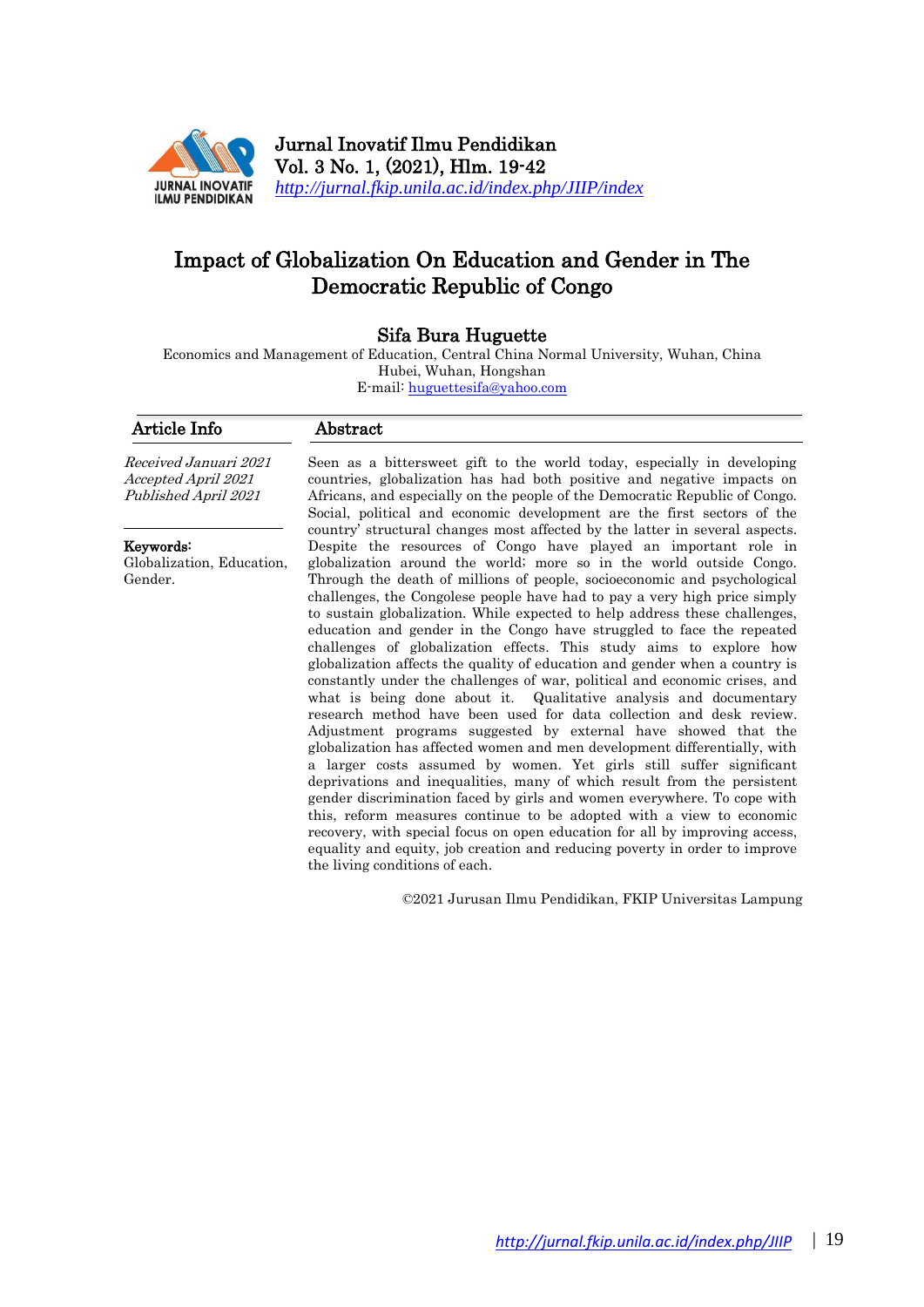# INTRODUCTION

Providing universal compulsory education has long been a goal pursued by all countries as a basic philosophy. This goal received a new direction through the global vision that evolved during the World Conference on Education for All, held in Jomtien (Thailand) in 1990. It was stated: "The most urgent priority is to ensure access to, and improve the quality of education for girls and women, and to remove every obstacle that hampers their active participation. All gender stereotyping in education should be eliminated." It was further emphasized that education programs for women and girls should be designed to eliminate the social and cultural barriers that have excluded them from the benefits of regular education programs, as well as to promote equal opportunities in all aspects of their lives.

In the Democratic Republic of Congo, gender education, especially for girls, had been extensively documented as the investment that offered the greatest overall returns for economic development, national policies did not reflect this insight. It is in view of such an assessment that the Dakar Declaration on Education for All (EFA), as well as the Millennium Declaration, called upon national governments and the international community to pursue more focused action and set concrete targets and a time frame for achieving the goal of gender equality in education.

According to the United Nations in charge of Girls' Education Initiative (UNGEI), the phenomenon of Education for all has been a part of the response to this call at both the international level and national level. Congolese government has also been initiating some action plans to meet the goals of universal participation of girls in education and moving forward to achieve gender equality at all levels of education and in all spheres of life.

What progress has been made in this regard in the Democratic Republic of Congo? Does the progress also meet concerns of quality and equity? Do the overall figures represent real progress towards the goal of gender equality? Are there specific pockets and clusters within the country that continue to lag? These are critical questions that need closer examination. Various assessments indicate substantial progress in gender education; the lives of girls today are better in many respects than those of preceding generations. Girls are now more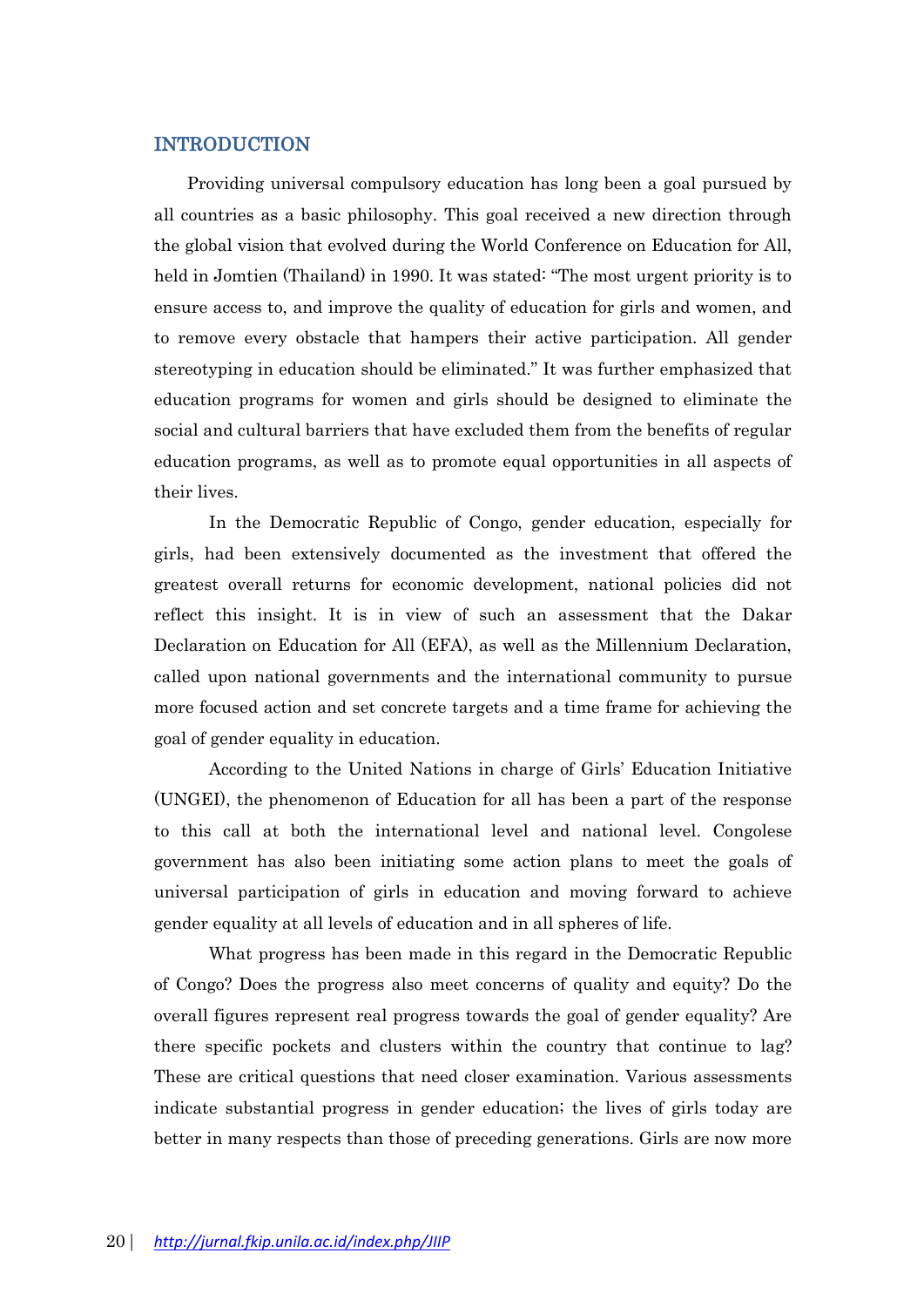likely to survive childhood, more likely to attend school and complete their education, less likely to be undernourished and less likely to marry as children. But there are significant unevenness across the entire country; they also point to persisting gender and social inequities and serious shortfalls in the quality of provisions and outcomes. There is increasing awareness that actions must move to a different plane from merely counting the number of children enrolled to ensuring that all children enjoy an equal quality of education without gender, ethnic, caste or class distinctions.

This study attempts to take stock of the progress made with respect to some of these questions in the case of the Democratic Republic of Congo. It ends with a summary of the persisting challenges that remain to be addressed, suggesting lessons derived from successful good practice.

#### Overview on Gender and Education in the Democratic Republic of Congo

Gender equality is important both for individual people and economic development (Klasen and Lamanna, 2009). Looking at data on gender equality in welfare and work life it is visible that there still are gaps between women and men. At the same time the world we live in is becoming more globalized. Moreover, globalization is often viewed as having both positive and negative impacts, making some people winners while others become losers (Bussmann, 2009).

In this current analysis, the study has looked at the relationship between globalization and gender equality in welfare and work life in the Democratic Republic of Congo. Globalization is complex, affecting information flow, spread of technology, social and political norms as well as economic interactions. Increased globalization, meaning that civilizations become more integrated, might also affect the way people live and behave in a society.

Considering the different aspects of globalization, it is reasonable that it might affect the way of gender equality in DRC. The effect of globalization is trying to answer whether globalization increases or decreases gender equality.

#### Education system in the Democratic Republic of Congo

A sound education sector, one of the main sectors of the Government national policies (education, health, infrastructure, social and energy), is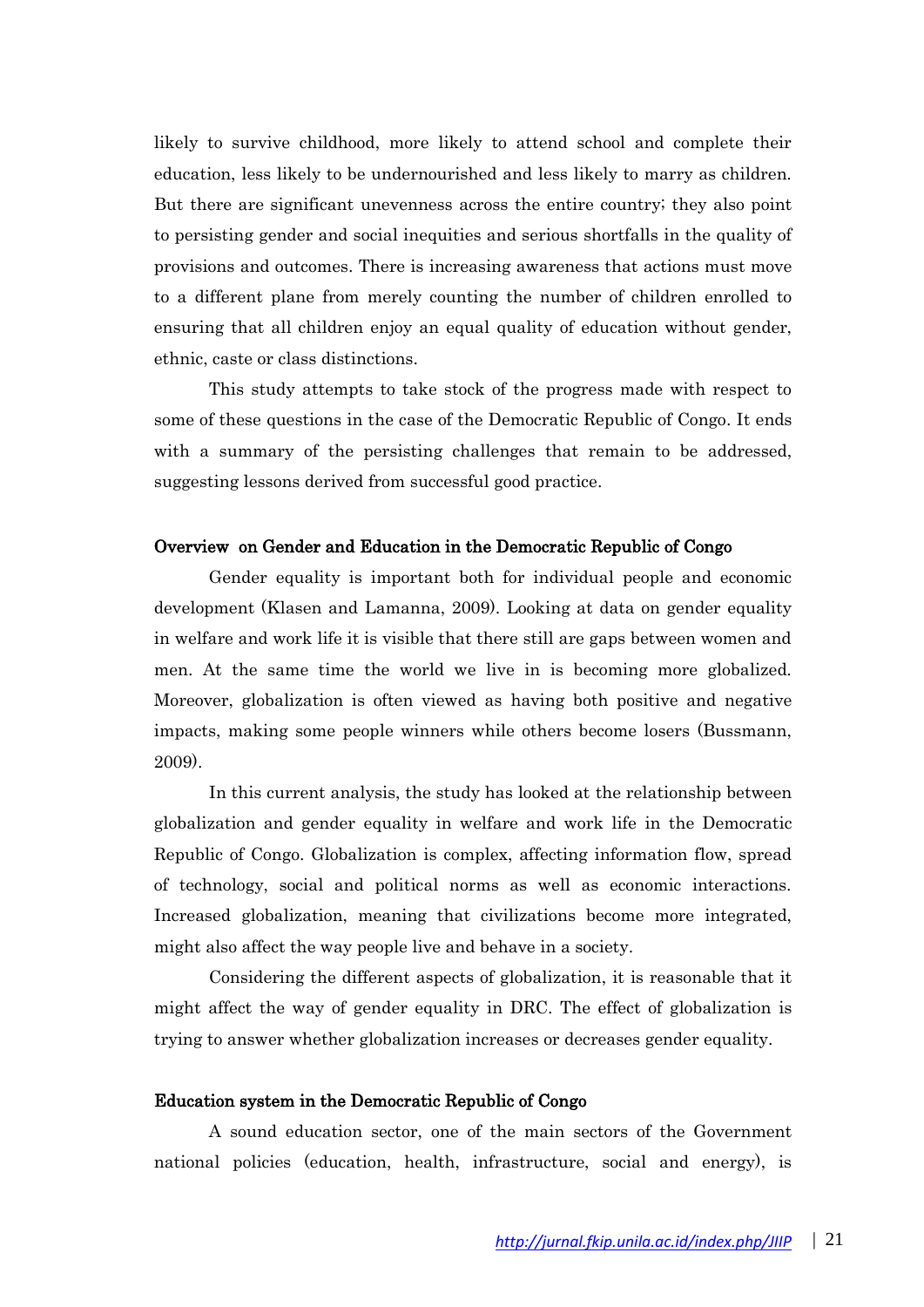fundamental for the economic, social, and political transformation of the Democratic Republic of Congo (DRC). The initial purpose was to instruct indigenous people so that they could read and write in the language of the administrative authority as well as advance religious education. Literature and languages present for students a chance to learn more about not only their own, but also that of other culture ideas and values. Development of student's skills in this direction ensures students success not only in school, but also after graduation (MEPS-INC, 2015).

However, the delivery of education services at all levels such as: public, private, conventional and non-conventional levels has not to operate in vacuum. Their institutional performance is generally impacted by the governance context. Several studies and researches conducted on this subject have shown over time that the Congolese education system remains almost underdeveloped because of its low coverage and poor quality, including poor infrastructure, underdeveloped regulatory environment, poverty and bitter misery, parents lack means to support their child education (especially for girls), low productivity of the family workforce in the case of substance farming, no social protection policy, and so on.

#### METHODOLOGY

#### Research Design

To analyze this concern, the study particularly focused on the qualitative research method, which takes more influence in processes of data collection and analysis. It elaborates the design of the theoretical model of data analysis. The construction of this model will allow us to describe the variables selected in the analyses of secondary data collected in the different consulted reports and documents.

#### Data collection, Data Management and Instruments

This qualitative study used three methods of research: Documentary research for the collection of secondary data and archives housed in national reports. The Analytical method for a discriminatory analysis of the data collected and the provisions relating to the above mentioned problems. The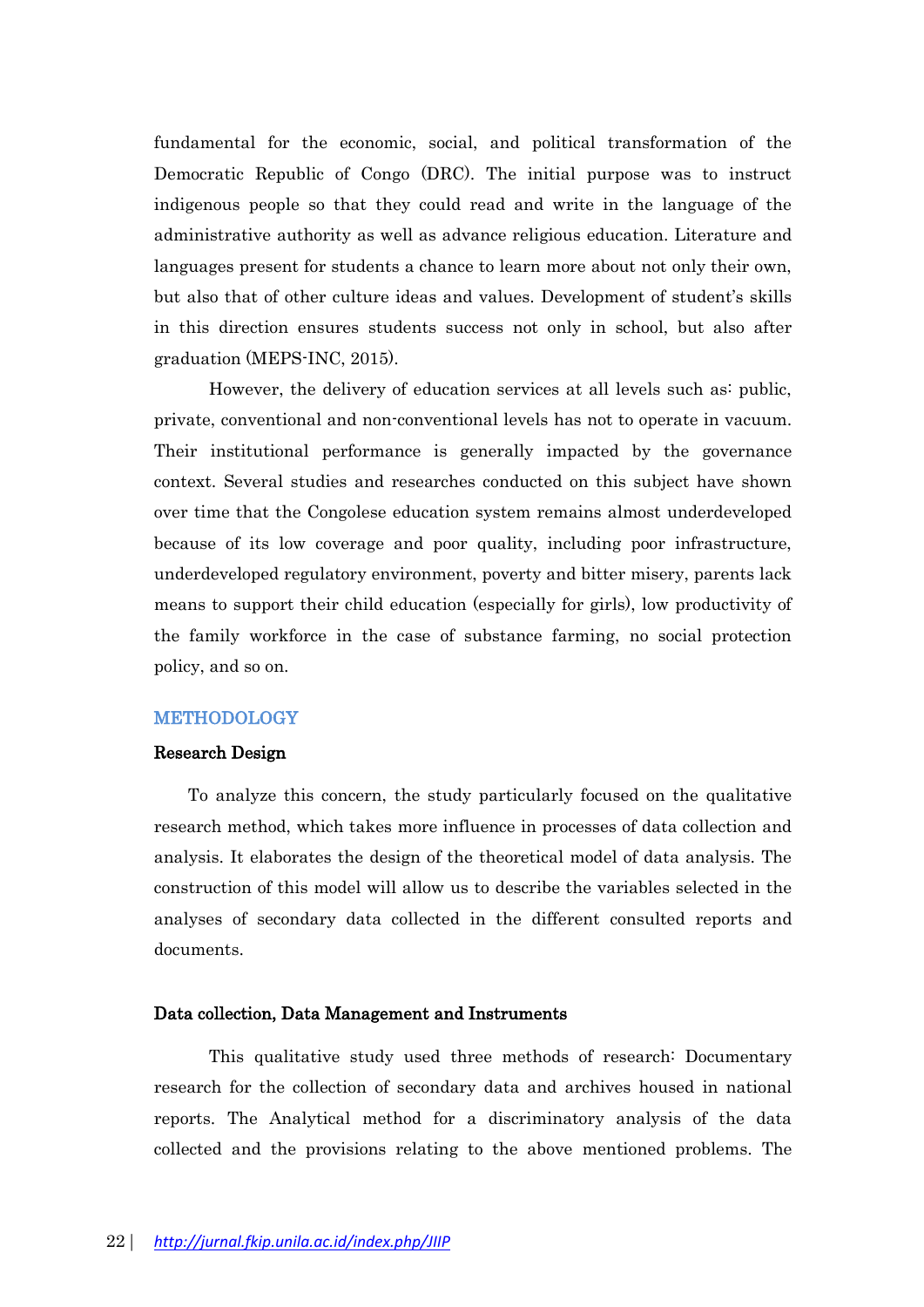descriptive method will facilitate the inventory of items collected during the above mentioned period. These three methods have been supported by the technique of documentary analysis for access to the various sources of information and the necessary data and its analyses to the elaboration of this work.

## Theoretical model analysis

The theoretical analysis of the impact of globalization on gender and education in the Democratic Republic of the Congo during modernization and globalization period; the overview on gender and education in the DRC and its analyses; the theoretical view on DRC education sector goals and its priorities allow the study to build the theoretical model (figure 1). Indeed, taking into account two main variables of our study (dependent and independent variables, including globalization and gender education), the study proposed a theoretical model adapted to these two variables. This model is used to analyze the impact of globalization as a tools and strategies of the improvement of quality in the DRC' gender education access and also to the data available to meet the concerns of the study.



Source : Author' conception, 2018 Figure 1. Relationship between variables

As we all see above, globalization has had radically changed the world, both positively and negatively, in several aspects. Its impact is having a visible effect on social and economic development, which are directly linked with gender indicator in all levels of countries' structural changes. Adjustment programs suggested by on the economic and political crises have showed that the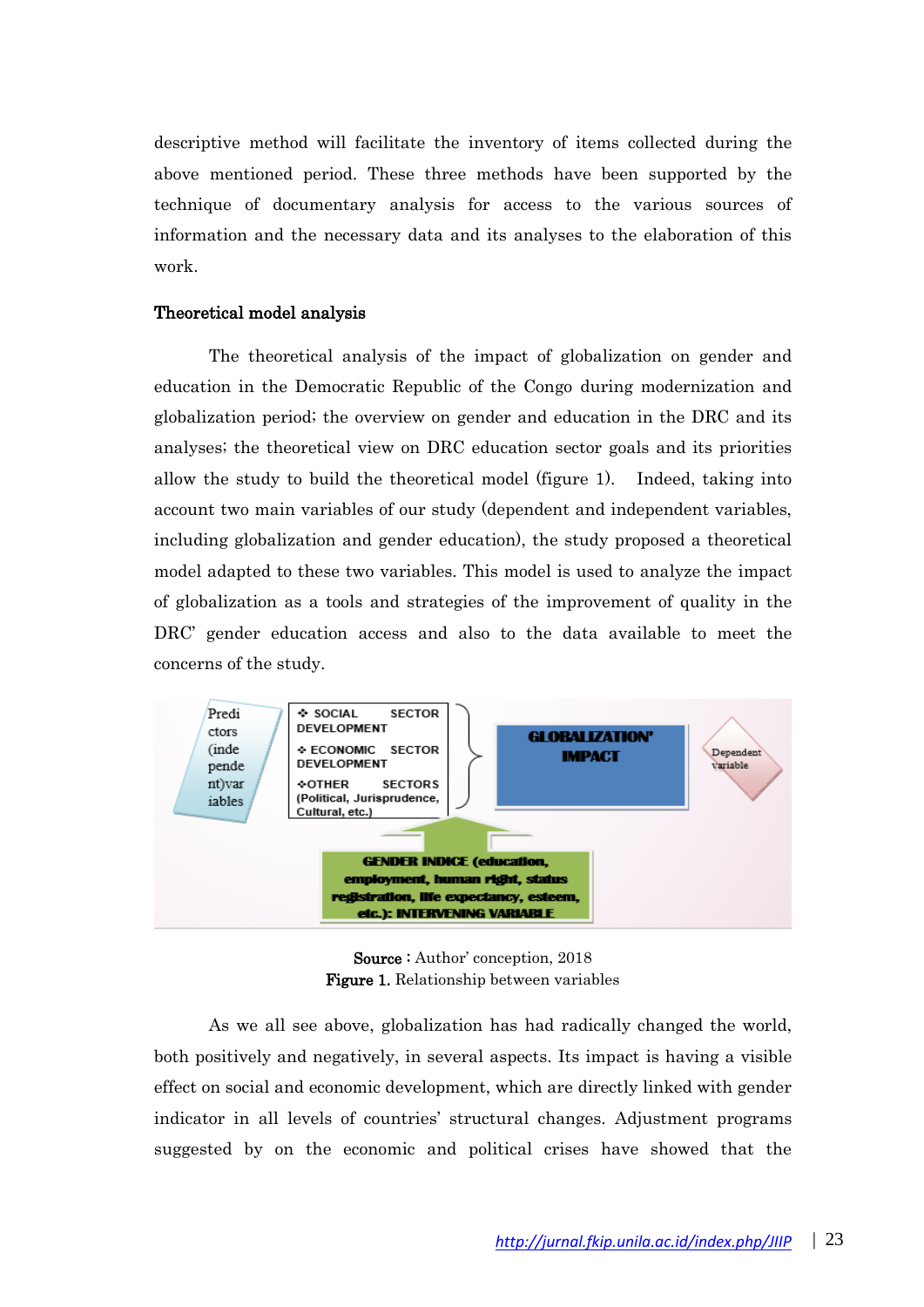globalization has affected women and men development differentially, with a larger costs assumed by women. Despite some improvement in women' lives, they are still faced with discrimination and inequalities at different society' levels.

### **RESULT**

#### Structure of education sector

The education system structure of schools is composed of four major level such as: kindergartner (pre-primary), primary, secondary (lower and upper) and higher education levels. All these educational levels are administered by three ministries responsible of education, such as: (i) Ministry of primary, secondary and vocational education (MEPS-INC or MPSPE); (ii) Ministry of higher education "MESU" (and scientific research); (iii) Ministry of business humanitarian action and national solidarity/social affairs "MAS" (non-formal education, literacy, remedial classes, technical training as well as adult education).

Official school ages by level of education



ET: École Technique. Note: This illustration represents the Bachelor, Master, Doctorate (BMD) system that is in the process of implementation at the time of this report.

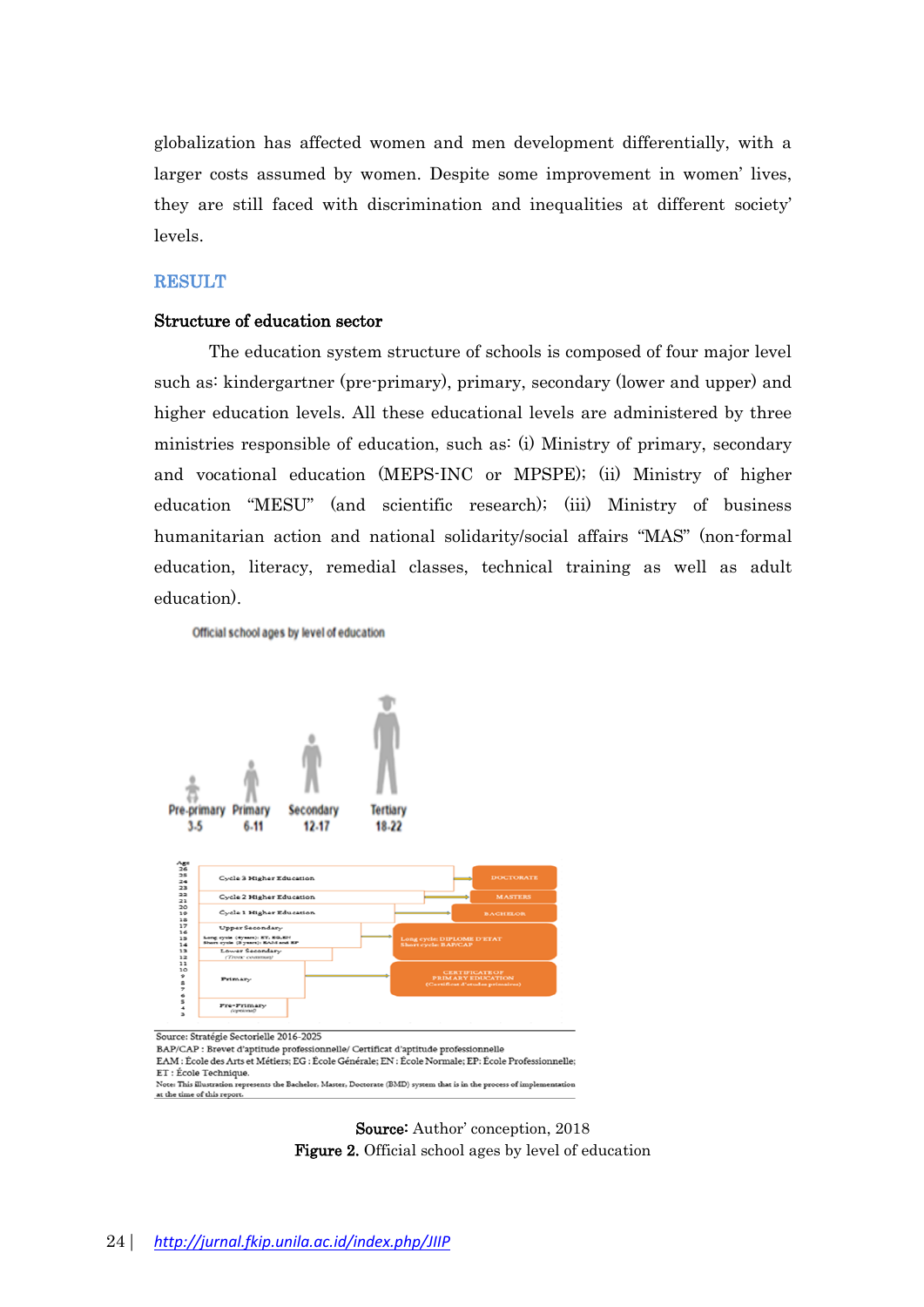Note: This traditional education system was reformed in 2014 and we adopted the new framework law signed in Italian city by 30 member countries that use European Higher Education Area to harmonize the standards and quality of higher education across member states. This reform shortens the first and second cycles of higher education to more efficient durations: 3 years (Bachelor degree), 2 years (Master degree) = after completion this 2 years undergraduate students can join the labor market earlier than before and 3 to 4 years for Doctorate. This is what we are calling nowadays BMD (Bachelor-Master-Doctorate) system.

#### **Gender participation in Education**

#### **Pre-primary education**

It consists of developing early childhood: basic psychomotor and learning skills, using the local language medium. Despite low participation, pre-primary education is an important part of the sector plan to increase enrollment, improve on-time entry, and increase readiness of the children to fully participate in the primary cycle.



Source: Data from UNESCO Report, 2018

Figure 3. Gross enrollment in pre-primary education

# Primary education

It provides children with basic reading, writing and calculations (mathematics) skills along with an elementary understanding of such subjects as history, geography, natural science, social science, art and music, etc. For example in DRC, schooling officially begins with primary education cycle.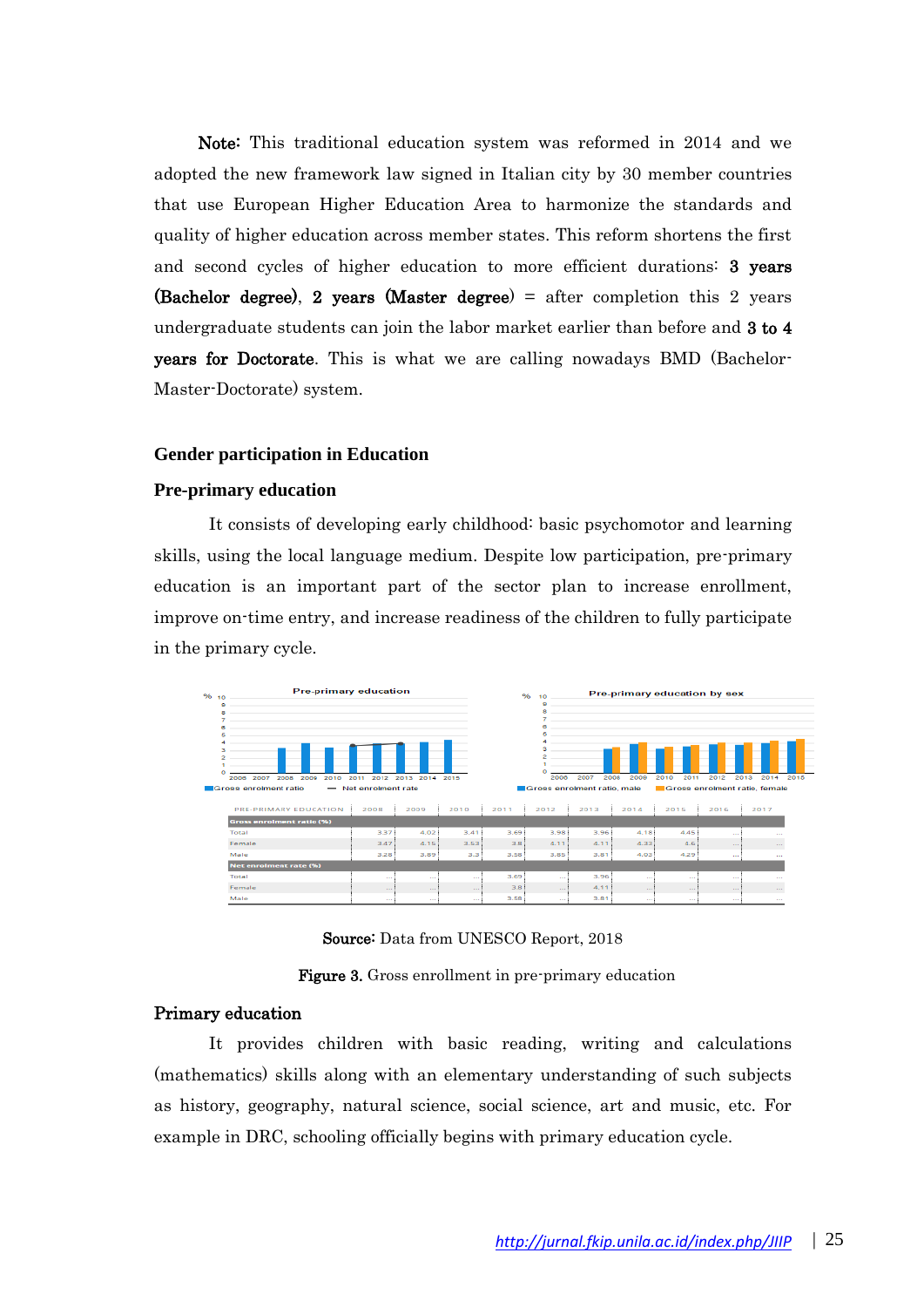| %120                                                                            | <b>Primary education</b>             |                 |                 |           |          | % 120                                                            |        |              | <b>Primary education by sex</b> |                               |               |      |
|---------------------------------------------------------------------------------|--------------------------------------|-----------------|-----------------|-----------|----------|------------------------------------------------------------------|--------|--------------|---------------------------------|-------------------------------|---------------|------|
| 110<br>100<br>90<br>80<br>70<br>$60^{\circ}$<br>50<br>40<br>30<br>20<br>10<br>o |                                      |                 |                 |           |          | 110<br>100<br>90<br>80<br>70<br>60<br>50<br>40<br>30<br>20<br>10 |        |              |                                 |                               | --<br>--<br>- |      |
|                                                                                 | 2007<br>2008<br>2009<br>2010<br>2006 | 2011<br>2012    | 2013            | 2014 2015 |          | 2006                                                             | 2007   | 2008<br>2009 | 2010<br>2011                    | 2012                          | 2013<br>2014  | 2015 |
|                                                                                 | Gross enrolment ratio                |                 |                 |           |          | Gross enrolment ratio, male                                      |        |              |                                 | Gross enrolment ratio, female |               |      |
|                                                                                 | PRIMARY EDUCATION                    | 2008            | 2009            | 2010      | 2011     | 2012                                                             | 2013   | 2014         | 2015                            | 2016                          | 2017          |      |
|                                                                                 | <b>Gross enrolment ratio (%)</b>     |                 |                 |           |          |                                                                  |        |              |                                 |                               |               |      |
|                                                                                 | Total                                | 101.51          | 100.55          | 100.06    | 101.23   | 105.56                                                           | 106.62 | 110,24       | 108.04                          | $\sim$                        | <b>STATE</b>  |      |
|                                                                                 | Female                               | 92.7            | 92.84           | 93.1      | 94.18    | 98.91                                                            | 101.35 | 104.96       | 107.64                          | $\sim$                        | $-$           |      |
|                                                                                 | Male                                 | 110.23          | 108.19          | 106.96    | 108.2    | 112.12                                                           | 111.83 | 115.46       | 108.44                          | $\sim$                        | $\sim$        |      |
|                                                                                 | <b>Net enrolment rate (%)</b>        |                 |                 |           |          |                                                                  |        |              |                                 |                               |               |      |
|                                                                                 | Total                                | 10000           | 1.11            | 1.11      | $\cdots$ | 1.11                                                             | 10000  | $1 - 1$      | 1.11                            | $1 - 1$                       | ---           |      |
|                                                                                 | Female                               | $\sim$          | $\sim$          | $\sim$    | $\sim$   | $\sim$                                                           | -      | $\sim$       | $\sim$                          | $\sim$                        | $\sim$        |      |
|                                                                                 | Male                                 | <b>Contract</b> | <b>Contract</b> | $\sim$    | $\sim$   | <b>STATE</b>                                                     | $\sim$ | $\sim$       | $\sim$                          | $\sim$                        | $\sim$        |      |

Source: Data from UNESCO Report, 2018 Figure 4. Gross enrollment in primary education

### Secondary education

It completes the provision of basic education that began at the primary level and aims at laying the foundations for lifelong learning and human development by offering more subject or skill-oriented instruction using more specialized teachers.



Source: Data from UNESCO Report, 2018 Figure 5. Gross enrollment in secondary education

### Tertiary education/Higher education

Whether or not to an advanced research qualification, normally requires, as a minimum condition of admission, the successful completion of education at the secondary at the secondary level.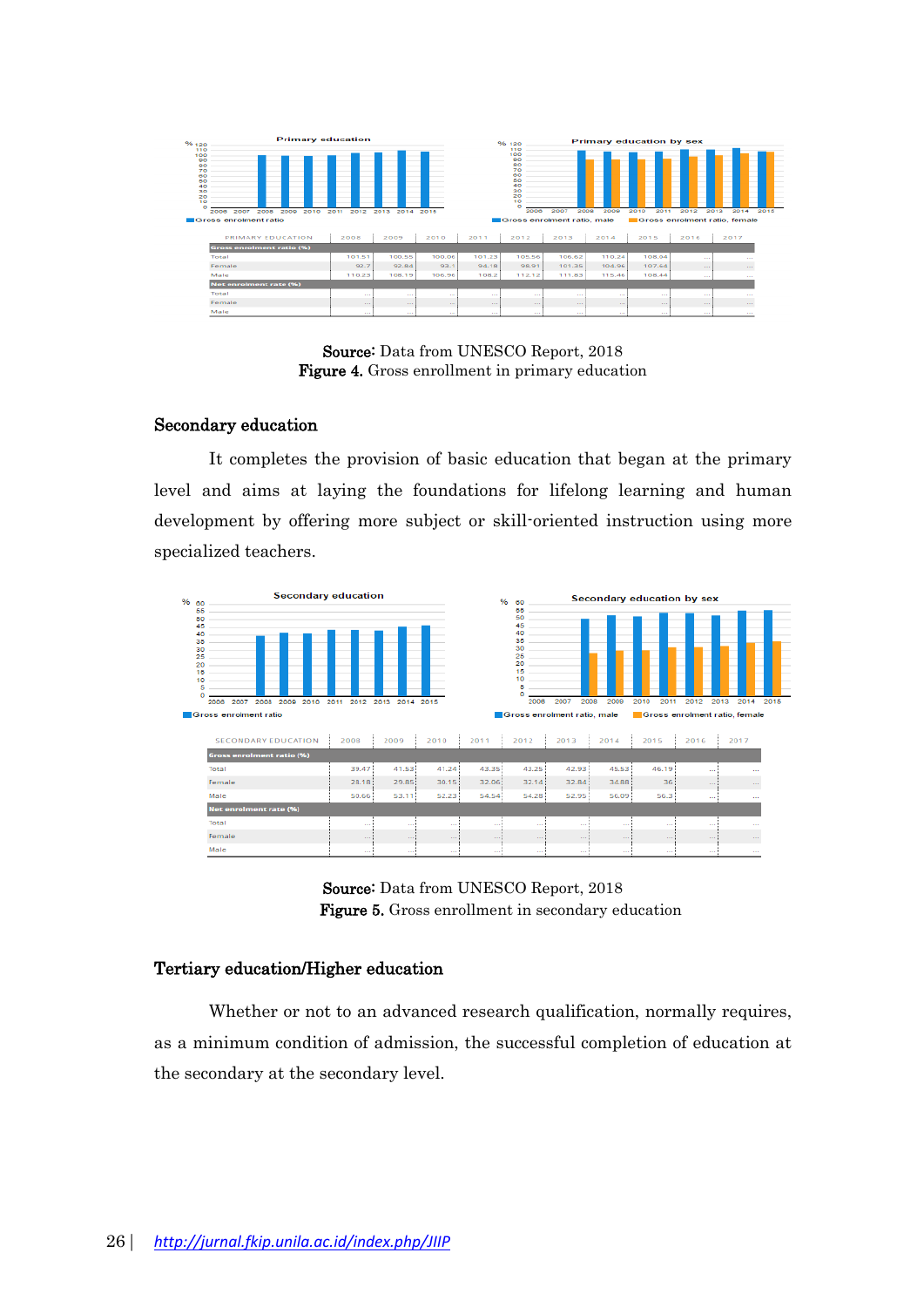





**Gender education in Urban and Rural areas**

Source : MEPS-INC. (2014). « Rapport d'état du système éducatif — République Démocratique du Congo (RESEN RDC) ». (Published by UNESCO—IIPE Pôle de Dakar). Retrieved from:

[https://www.iipepoledakar.org/sites/default/files/fields/publication\\_files/resen\\_rdc\\_-](https://www.iipepoledakar.org/sites/default/files/fields/publication_files/resen_rdc_-_novembre_2014_0.pdf) [\\_novembre\\_2014\\_0.pdf](https://www.iipepoledakar.org/sites/default/files/fields/publication_files/resen_rdc_-_novembre_2014_0.pdf)



At the visualization of the figure 6, the access to education sector for boys and girls in the DRC has shown consistent improvement in most of its national level education outcome indicators between 2005 and 2012. Consequently, the gender access to education as measured by gross enrollment ratios (GER) has also increased across all levels of education. But, despite the significant improvement in access to education, the DRC will fail to meet its 2015 MDG goals in education.

Furthermore, the figures 3 to 6 shown above are complementary to the figure 7 and explain more clearly, not only, the increase of national level of education sector; but also the needs of DRC' Government to implement the education sector for facilitating acquiring knowledge for all.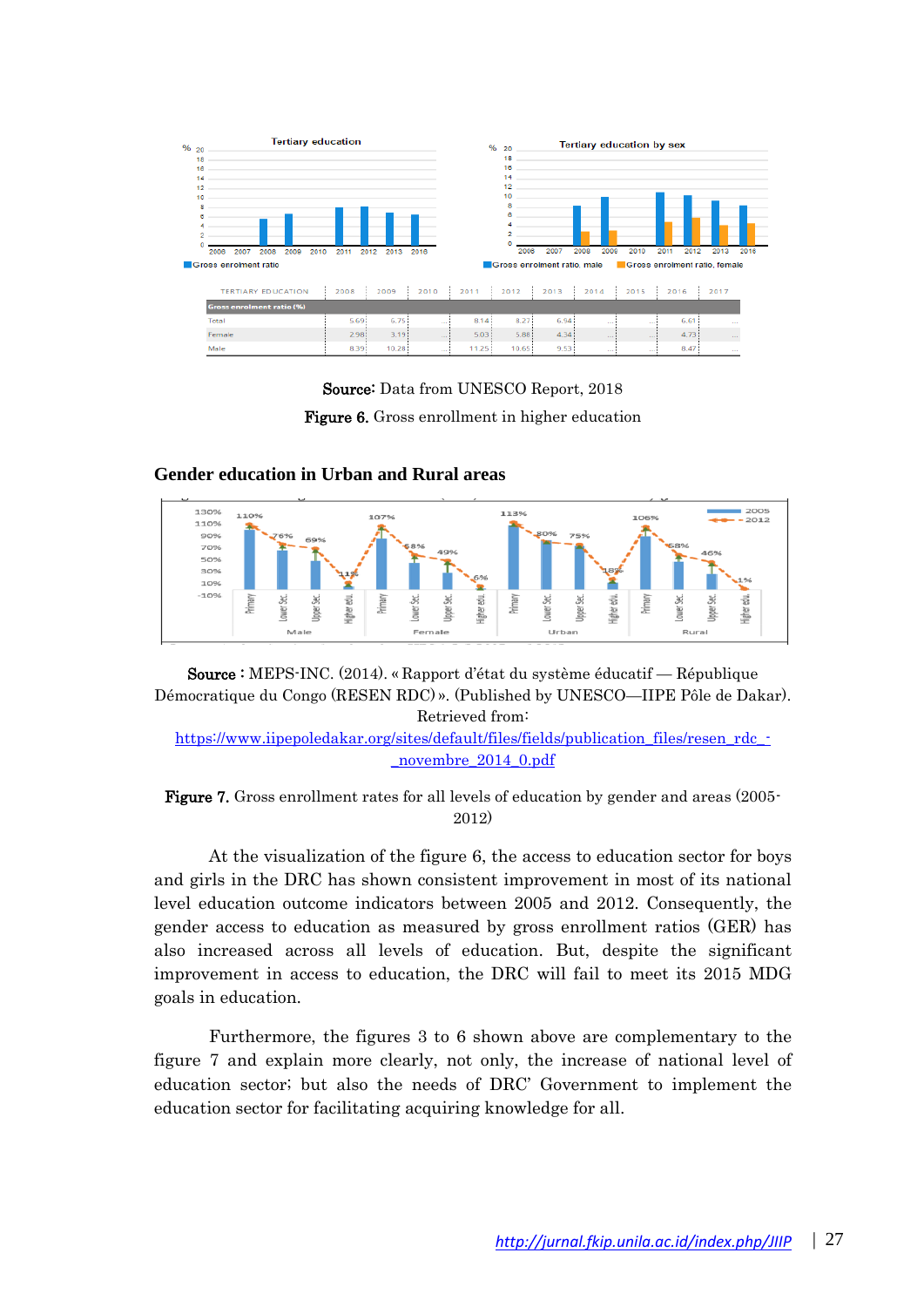# Recent data of gross enrollment rate in DRC (UNESCO Report, 2018)

- **Pre-primary level:** The enrollment in pre-primary school=2.79% (2018), with minimum=0.86%  $(2001)$  and max=4.45%  $(2015)$  because of early or late school entrance and grade repetition;
- Primary level: The enrollment in primary school= 90.6% (2018) with min=53.39% (1999) and max 110.24% (2014). It can exceed 100% due to the inclusion of over-aged and under-aged student because of early or late entrance and grade repetition. In 2015, there were 35,915 primary school= 10,572,422 students and 46,000 out-of-school; the STR (number of pupils in PS/number of teacher in PS) =38,37students per teachers, with min= 26.02 (1999) and max=44.75 (1995); in 2014, number of pupils in PS= 13.5 million. Trained teachers in PS=93.2% (2018) with min=  $89.85\%$  (2015) and max= 96.02% (2007); ratio of female by male in PS= 0.75% (2018) with min= 0.58% (1971) and max=0.99% (2015). Trained teachers are % of PS teachers who have received the minimum organized teacher training (pre-service or inservice) required for teaching
- Secondary level: The enrollment in secondary school=27.21% (2018), with min=9.56% (1971) and max=46.19% (2015). It can exceed 100% due to the same reason than primary school. In 2014, number of pupils in SS=4.4 million; ratio of female by male in SS=  $0.45\%$  (2018) with min= $0.27\%$  (1971) and max=0.64% (2015). There are 17,373 secondary schools= 3,484,459 students=1 teacher to 100 pupils per class
- Higher education: The enrollment in tertiary school=2.58% (2018) with min=0.66% (1971) and max=8.27% (2012). It is the number of students who have finished secondary school in the last 5 years. There are 31 recognized Congolese universities in DRC higher education.

# Gender participation summary

During periods under analysis, the key access indicators showed that, overall, the DRC education has improved significantly between boys and girls in all levels of education, with especially focus on girls and in rural areas. Also, the significant improvement in the gross enrollment ratio reflect the policy focus on primary education, especially by international donors, in order to help the country achieve its MDG goals. But, despite the significant improvement in access to education, the DRC will fail to meet its MDG goals in education.

Notify that DR Congo has more than 15 million households, of which 11.7% live in Kinshasa and 37.6% are urban. However, seven out of ten households are poor with a disparity between rural areas where about eight in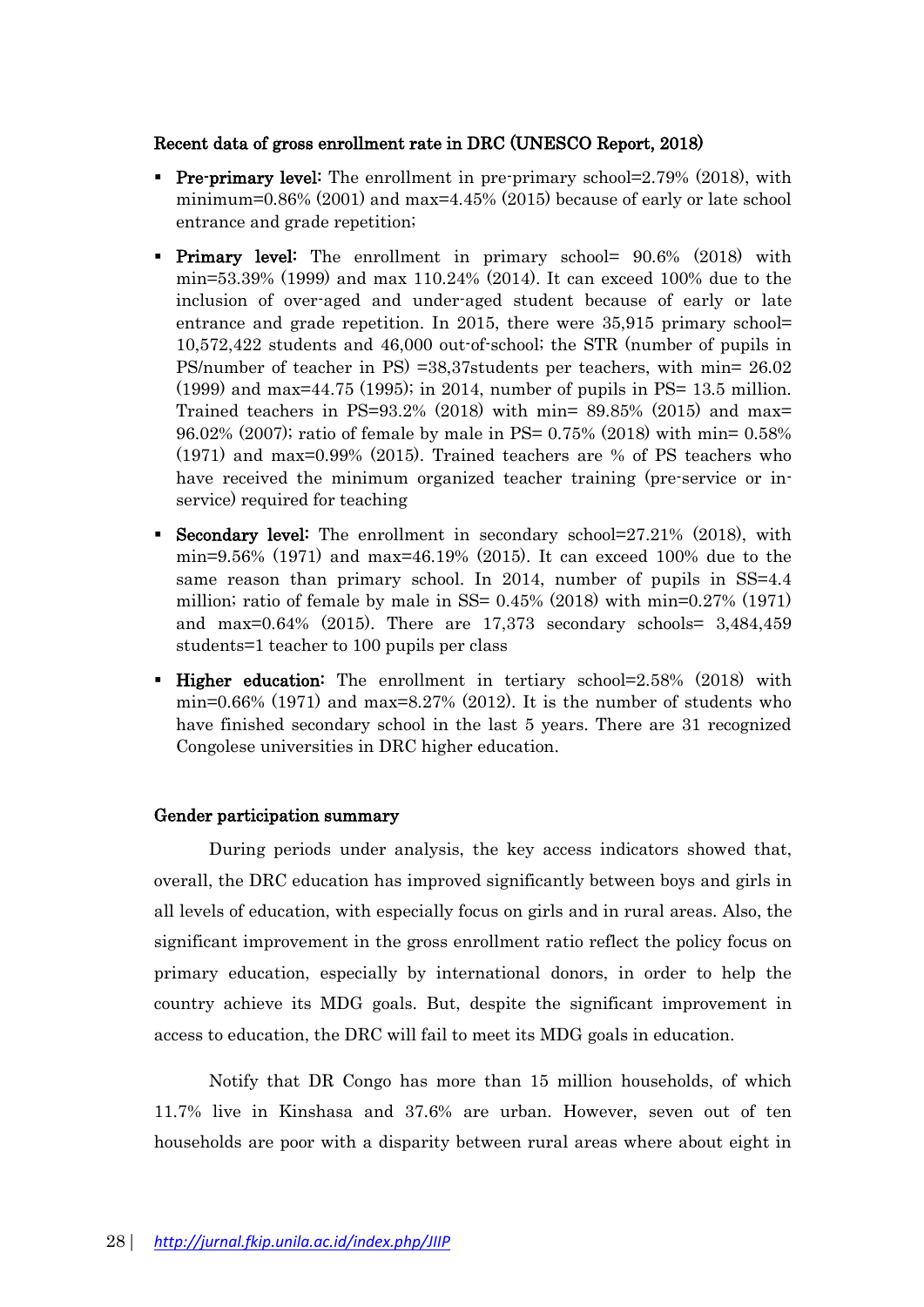ten households are poor and urban areas where fewer than seven out of ten households are poor. The average household size is 5 people. Unlike most sub-Saharan African countries, rural households are smaller than urban households (4.7% vs. 5.4%). This average size hides large disparities, as a result of sociocultural, demographic and economic aspects (UNESCO, 2014).

# Management of Education sector

### Education sector financing

Despite recent efforts to improve budget allocation, the education sector in DRC is underfunded compared to most other countries in the region, with only 10.76 percent of the public budget being allocated to education and with education budget execution at about 1.8 percent of GDP. The SSA average is at 17 percent of overall budget allocation and 4.6 percent as a share of GDP. This places the DRC among the lowest countries of the SSA region.

The education sector remains largely financed by households. Although there has been some improvement regarding the burden borne by households, the latter still finance 73 percent of education spending in the DRC (down from 90 percent in 2005). The government contributes 23 percent to education spending (up from 6 percent in 2005), while donors contribute the remaining 4 percent. However, the reduction in the contribution of households tends to reflect the increase in the base education spending by the government rather than a reduction in the education burden itself on households.



Figure 8. Sources of education sector finance and its breakdown by level of education, 2013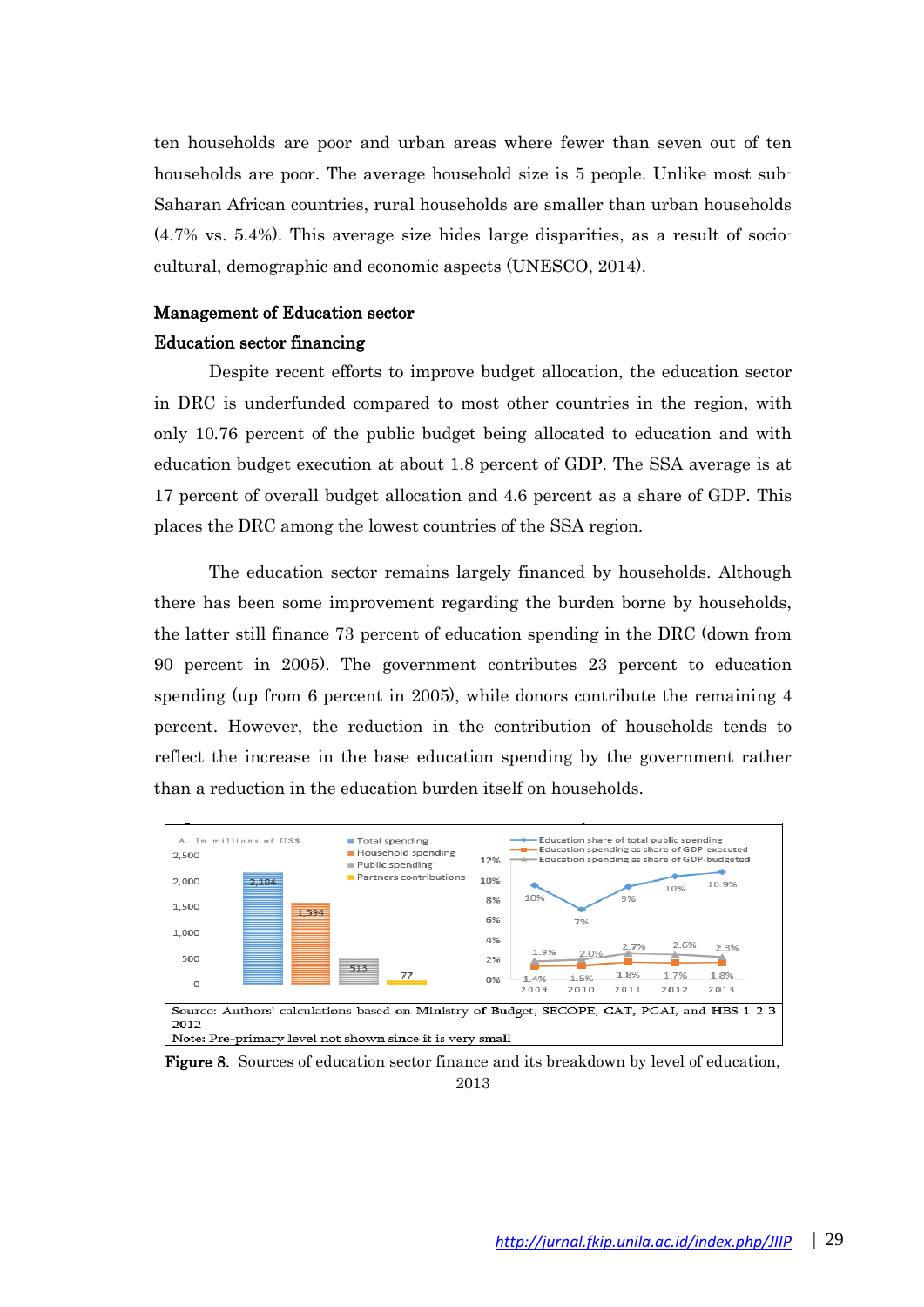## Budget allocation

Budget allocation and execution are not aligned, resulting in large discrepancies between the two. In particular, while the budget execution of recurrent spending- which comprises mostly salary payments- is nearly fully executed, capital spending on the other hand is grossly under-executed (Figure E.9). In addition, the high share of salaries in recurrent spending indicates that the budget does not adequately provide for non-personnel costs which are essential for the public schools to efficiently teach, and manage their establishments. The low execution rate of capital spending, especially since 2010, is linked to the budget's heavy reliance on external sources of funding for capital spending. In particular, the share of capital spending budgeted on external resources increased from 38 percent to 89 percent between 2009 and 2010 and has hovered between 84 and 89 percent since. However, the execution rate of these external funds has simultaneously decreased from 74 percent in 2009 to 22 percent in 2010 and to just about 3 percent in 2013. One of the key reasons provided for the low execution rate of capital spending is that development partners require donor funded capital spending



Figure 9. Trends of budget allocation and execution rates--total budget vs. personnel for the MEPSP and MESU, 2009-2013

#### Education share of total public spending

Education spending as share of GDP-executed Education spending as share of GDP-budgeted to be included into the budget but execution of these funds is not under the control of the government (Figure 9 and 10). Government's dependence on external funding in the budget preparation process clearly undermines the adequate provision of capital spending in the sector and leads to negative spillover effects on households where schools tend to demand contributions to compensate.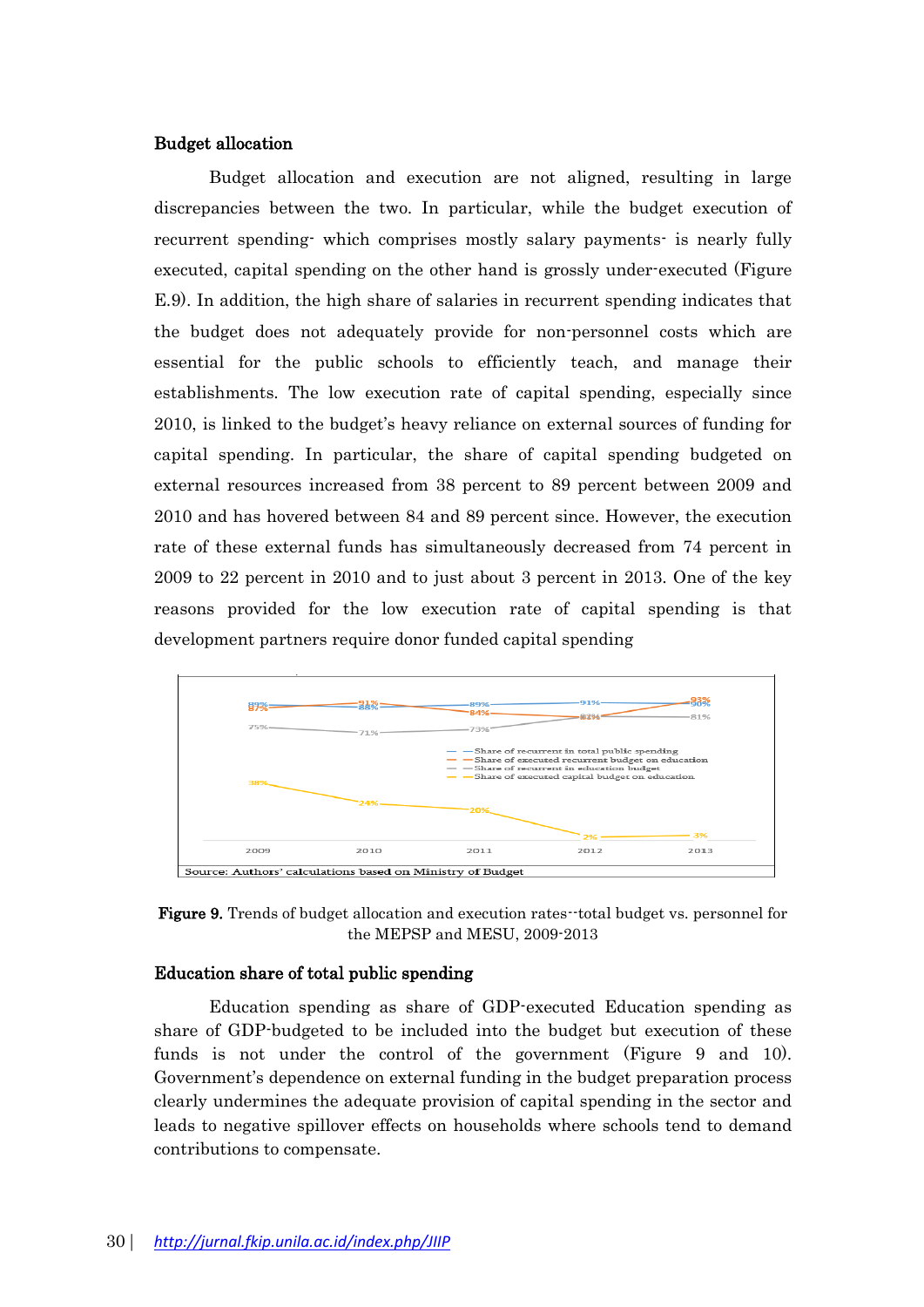|                                               | 2008         | 2009         | 2010         | 2011         | 2012         | 2013   | 2014              | 2015         | 2016              | 2017        |  |
|-----------------------------------------------|--------------|--------------|--------------|--------------|--------------|--------|-------------------|--------------|-------------------|-------------|--|
| <b>Government expenditure on education</b>    |              |              |              |              |              |        |                   |              |                   |             |  |
| as % of GDP                                   | $-$          | $\sim$       | 1.52         | $\sim$       | $\sim$       | 2.06   | 1.95 <sup>1</sup> | 2.17         | 2.12              | 1.47        |  |
| as % of total government<br>expenditure       | <b>STATE</b> | <b>STATE</b> | 9.66         | $-$          | $\sim$       | 16.27  | 10.55             | 11.74        | 14.81             | 10.76       |  |
| Government expenditure per student (in PPP\$) |              |              |              |              |              |        |                   |              |                   |             |  |
| Primary education                             | $-1$         | $\sim$       | 20.07        | $-$          | $-$          | 55.17  | $-1$              | <b>STATE</b> | <b>STATISTICS</b> | $\cdots$    |  |
| Secondary education                           | 1.11         | $\sim$       | 61.62        | 1.121        | $\sim$       | 40.57  | $\sim$            | 1.11         | $\sim$            | 1.11        |  |
| <b>Tertiary education</b>                     | <b>STATE</b> | <b>STATE</b> | <b>STATE</b> | <b>STATE</b> | <b>STATE</b> | 559.38 | <b>STATE</b>      | <b>STATE</b> | <b>STATE</b>      | <b>STAR</b> |  |

Source: UNESCO Report, 2018

Figure 10. Education expenditures

### Barriers to Gender education

The country faces large internal inefficiencies in the education sector. These are attributed to five main sources:

# a. School level

- Inefficient student teacher ratio (STR) and class sizes: the STRs, with an average of 34:1 and 13:1, in both primary and secondary education are significantly below the optimal average levels of 40:1 and 25:1 respectively, which signals an under-utilization of resources
- High repetition and dropout rates: because of interruptions in schooling or repeating successive grade levels, children have difficulty in completing the desired school level within the standard timeframe and become overage students. Being overage in the classroom may be demotivating to the student as well, and also negatively impacts the teachers' ability to manage the class, given the wide age range.
- Unmanaged and unplanned staff onboarding into the education system: the growth in the number of teachers has outpaced the growth in student enrollment, especially in conventionné schools. Similarly, nonconventionné schools' share of non-salary spending constitutes about a third of total recurrent education spending compared with less than 2 percent for conventionné schools, which clearly reflects relatively inefficient use by such schools of the scarce resources
- Lack of professional teachers and a legion of uncertified teachers.
- Lack of classroom resources and teaching materials
- Lack of school infrastructure and classrooms
- Lack of job satisfaction
- Student issues
- Poor transportation system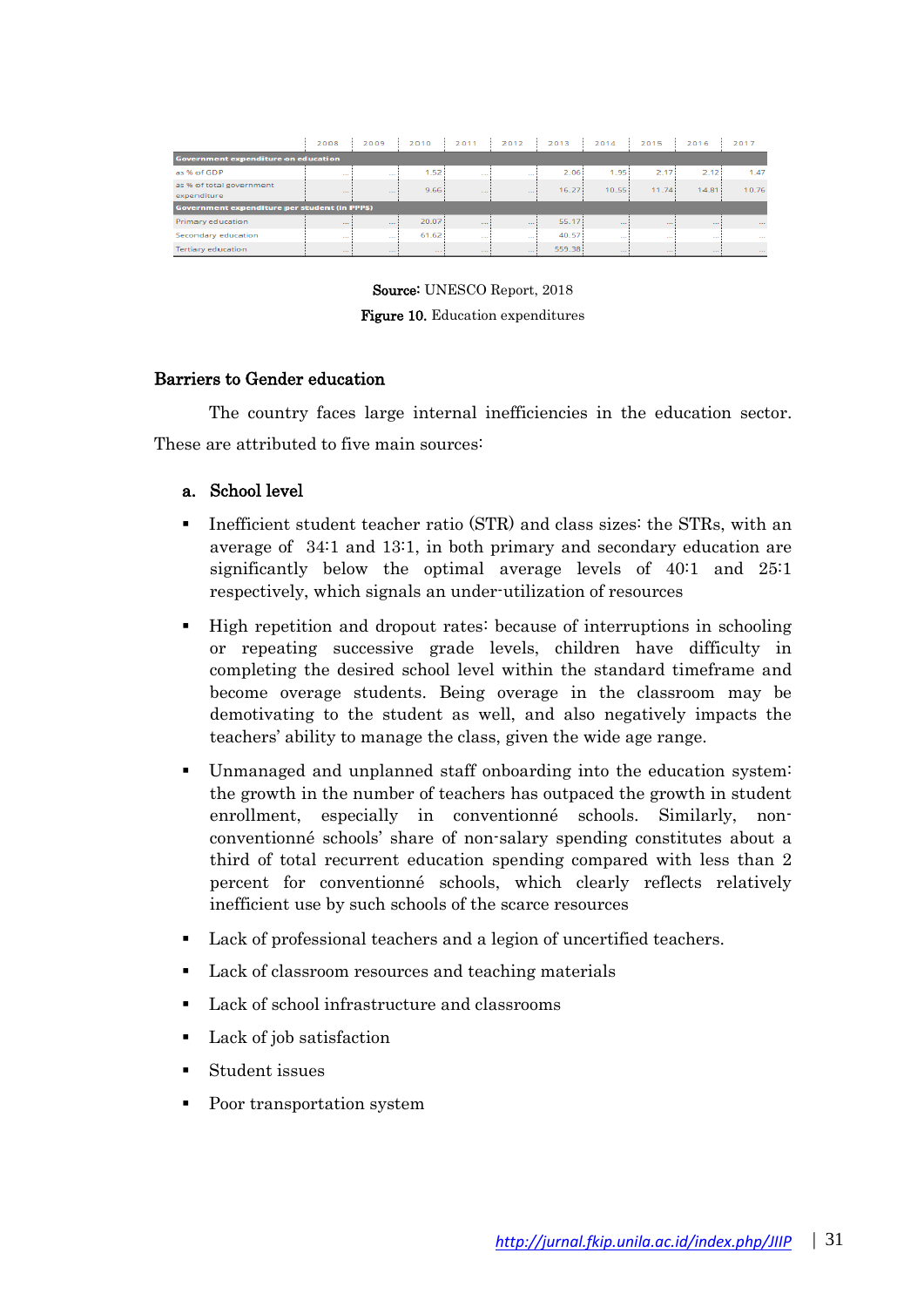

Source: UNESCO Report, 2016

# Figure 11. Illiterate population







|                    | <b>TOTAL</b> | MALE  | <b>FEMALE</b> |        |
|--------------------|--------------|-------|---------------|--------|
| Literacy rate (%)  |              |       |               |        |
| 15-24 years        | 84.99        | 90.96 | 79.71         | (2016) |
| 15 years and older | 77.04        | 88.52 | 66.5          | (2016) |
| 65 years and older | 47.97        | 75.96 | 23.32         | (2016) |

Source: UNESCO Report, 2016

Figure 13. Average data of literacy rate (2016)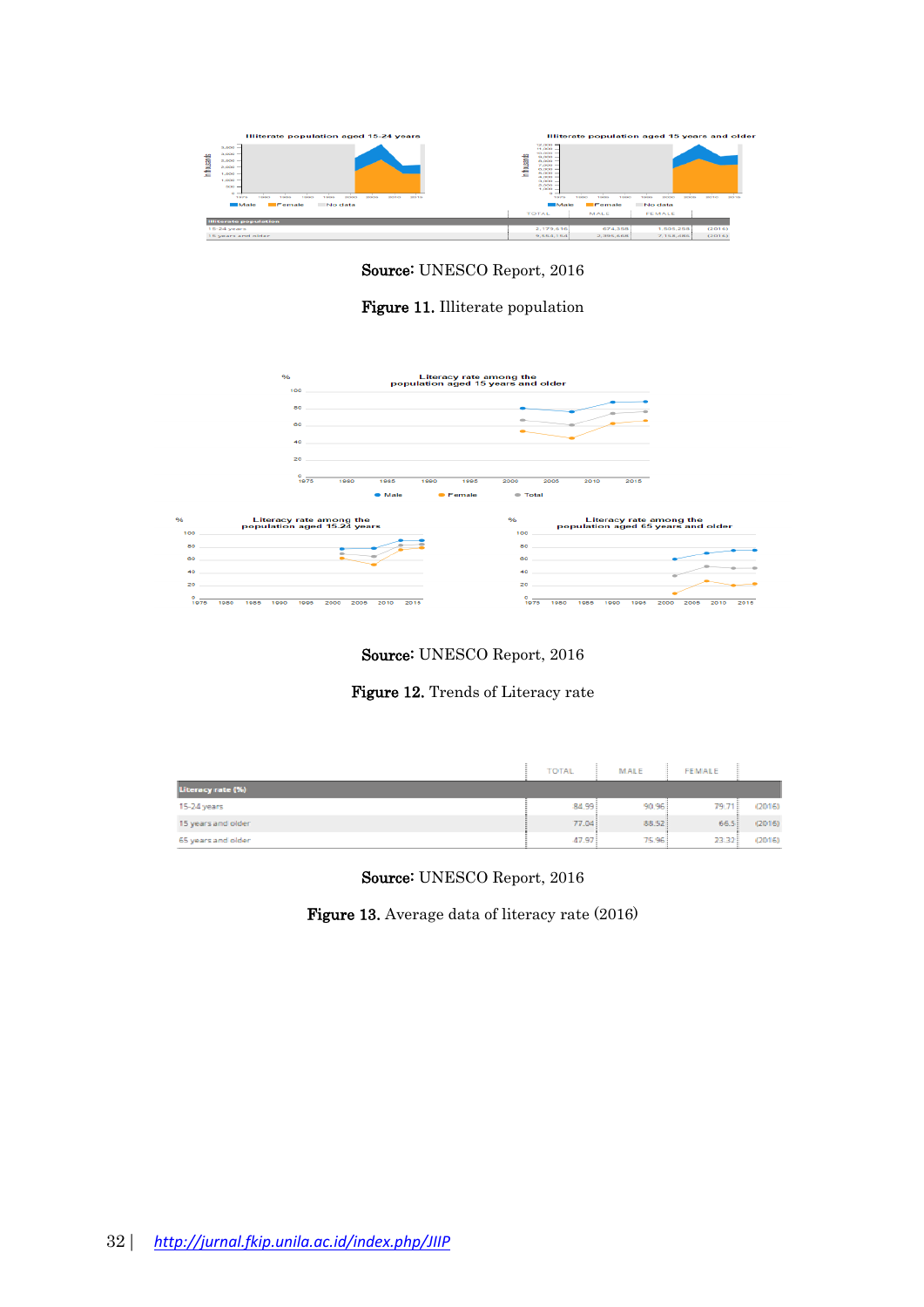|                                                                                                                        | 2008   | 2009   | 2010   | 2011   | 2012   | 2013   | 2014   | 2015        | 2016 | 2017 |  |
|------------------------------------------------------------------------------------------------------------------------|--------|--------|--------|--------|--------|--------|--------|-------------|------|------|--|
| Pre-primary education                                                                                                  |        |        |        |        |        |        |        |             |      |      |  |
| <b>Number of pupils per teacher</b>                                                                                    |        |        |        |        |        |        |        |             |      |      |  |
| Pupil/teacher ratio                                                                                                    | 27.81  | 24.59  | 25.49  | 25.03  | 25.68  | 25.71  | 24.57  | 23.29       |      |      |  |
| <b>Primary education</b>                                                                                               |        |        |        |        |        |        |        |             |      |      |  |
| Gross intake ratio into the first grade of primary (%)                                                                 |        |        |        |        |        |        |        |             |      |      |  |
| Total                                                                                                                  | 128.61 | 122.78 | 116.16 | 125.02 | 126.7  | 135.32 | 135.95 | 140.01      |      |      |  |
| Female                                                                                                                 | 121.66 | 116.53 | 110.39 | 119.18 | 121.22 | 130.58 | 130.96 | 134.79      |      |      |  |
| Male                                                                                                                   | 135.49 | 128.96 | 121.86 | 130.78 | 132.11 | 139.98 | 140.86 | 1.45.14     |      |      |  |
| Survival to the last grade of primary (%)                                                                              |        |        |        |        |        |        |        |             |      |      |  |
| Total                                                                                                                  |        | 54.8   | 54.47  | 70.73  | 55.44  | $\sim$ | 45.26  |             | -- 1 |      |  |
| Female                                                                                                                 |        | 51.13  | 48.52  | 65.84  | 55.01  | $-$    | 60.51  | $-1$        |      |      |  |
| Male                                                                                                                   |        | 57.98  | 59.73  | 74.87  | 55.74  | $\sim$ | 34.41  | $-1$        |      |      |  |
| Gross Intake ratio into the last grade of primary (%)                                                                  |        |        |        |        |        |        |        |             |      |      |  |
| Total                                                                                                                  | 60.55  | 63.16  | 63.68  | 65.61  | 70.95  | 69.81  |        | 69.95       |      |      |  |
| Female                                                                                                                 | 49.72  | 51.83  | 54.78  | 54.98  | 60.65  | 62.72  |        | 70.38       |      |      |  |
| Male                                                                                                                   | 71.29  | 74.4   | 72.52  | 76.16  | 81.15  | 76.83  |        | 69.54       |      |      |  |
| <b>Number of pupils per teacher</b>                                                                                    |        |        |        |        |        |        |        |             |      |      |  |
| Pupil/teacher ratio                                                                                                    | 39.02  | 37.33  | 37.01  | 37.37  | 34.75  | 37.07  | 35.32  | 33.25       |      |      |  |
| Secondary education                                                                                                    |        |        |        |        |        |        |        |             |      |      |  |
| Primary to secondary transition rate (%)                                                                               |        |        |        |        |        |        |        |             |      |      |  |
| Total                                                                                                                  |        |        |        | 74.84  | 72.3   |        |        |             |      |      |  |
| Female                                                                                                                 | ÷.     |        |        | 74.01  | 71.08  |        |        | ---         |      |      |  |
| Male                                                                                                                   | ---    | ---    |        | 75.44  | 73.2   | $-1$   | $-$    | <b>1999</b> | ---  |      |  |
| Enrolment in technical and vocational education and training (TVET) as % of the total enrolment in secondary education |        |        |        |        |        |        |        |             |      |      |  |
| Total                                                                                                                  | 34.06  | 31.36  | 33.44  |        | 30.71  | 31.49  | 31.91  | 33.1        |      |      |  |
| Female                                                                                                                 | 33.72  | 31.86  | 32.58  |        | 30.18  | 30.26  | 30.02  | 30.94       |      |      |  |
| Male                                                                                                                   | 34.22  | 31.12  | 33,88  |        | зні    | 32.18  | 33.04  | 34.43       |      |      |  |
| <b>Number of pupils per teacher</b>                                                                                    |        |        |        |        |        |        |        |             |      |      |  |
| Pupil/teacher ratio                                                                                                    | 16.57  | 16.01  | 15.96  | 15.22  | 15.34  | 14.2   | 14.59  | 14.24       |      |      |  |
| <b>Tertiary education</b>                                                                                              |        |        |        |        |        |        |        |             |      |      |  |
| Gross graduation ratio. ISCED 6 and 7. First degrees (%)                                                               |        |        |        |        |        |        |        |             |      |      |  |
| Total                                                                                                                  |        |        | ---    |        | $\sim$ | $\sim$ | $\sim$ |             | 5.16 |      |  |
| Female                                                                                                                 |        |        |        |        |        |        |        |             | 3.9  |      |  |
| Male                                                                                                                   |        | $\sim$ | ---    | ---    |        |        |        |             | 6.41 |      |  |

# Source: UNESCO Report, 2018

Figure 14. Overall data by levels of education

# b. Family

- Many family lack the means to help themselves
- Low productivity of the family workforce in the case of substance farming

# c. Social and political

- Unequal distribution of income by social class
- No social protection policy: more than 70% of Congolese subsist on less than US \$ 1 a day= limited standard of living of the households
- Clientelism and nepotism
- Theft, misappropriation of funds, corruption, currency depreciation and hyperinflation, low wages
- Unstable environment, crisis and war
- **•** Insecurity and violence at or around schools
- High poverty and unemployment level
- threatening social and political institutions with failure
- repeated political crises
- poor infrastructure
- an underdeveloped regulatory environment
- lack of institutional capacity
- weak rule of law fuel the country's persistent governance crisis

### d. Economic

- Low coverage
- Poor financial performance
- Flee of government responsibility
- Misappropriation of funds provided by donors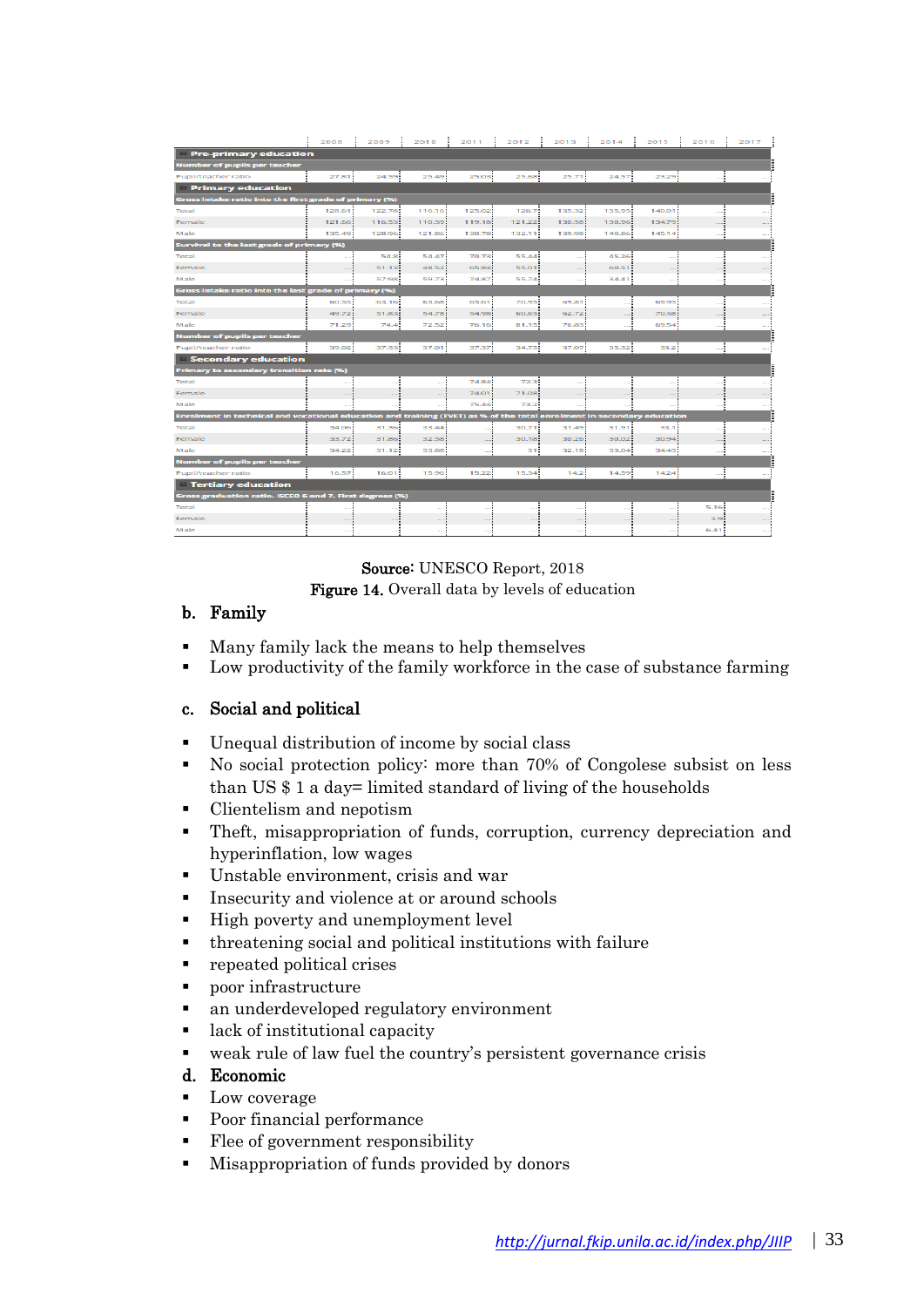▪ Economic environment undeveloped

# e. Gender

# $\checkmark$  Male Barriers

- unlawful killings,
- disappearances,
- torture, rape, and arbitrary arrest and detention by security forces: Security forces continued to recruit and retain child soldiers and to compel forced labor by adults and children: delinquents, murderers, thieves, etc.
- societal discrimination against women and ethnic minorities,
- trafficking in persons, child labor,
- lack of protection for workers' rights,
- the difficulties of access to land, basic care and employment

# $\checkmark$  Female barriers

- Violence against women seems to be perceived by large sectors of society to be normal
- Promotion of women's human rights and gender equality is not seen as a priority.
- Mass rapes, sexual violence and sexual slavery are used as a weapon of war by the Armed Forces of the Democratic Republic of the Congo and armed groups in the eastern part of the country: The eastern part of the country in particular has been described as the "rape capital of the world" and the prevalence of sexual violence there described as the worst in the world
- Female genital mutilation (FGM) is illegal and punishable by law with a penalty of two to five years of prison and a fine of 200,000 Congolese francs on any person who violates the "physical or functional integrity" of the genital organs
- Phenomenon of pendulum displacement: has developed, where people hasten at night to safety
- Unimaginable brutality in North and South Kivu: Armed groups attack local communities, loot, rape, kidnap women and children, and make them work as sexual slaves
- Women and girls abuses in several locations across the country and other areas away from the conflict zones by marauding militia
- Sexual violence and rape by state officials in Congolese prisons as punishment for politically active women
- High level of girls' dropout due to famine, misery, lack of means, abuses, etc.: lead consequently to early marriage, youth pregnancy, prostitution, death, etc.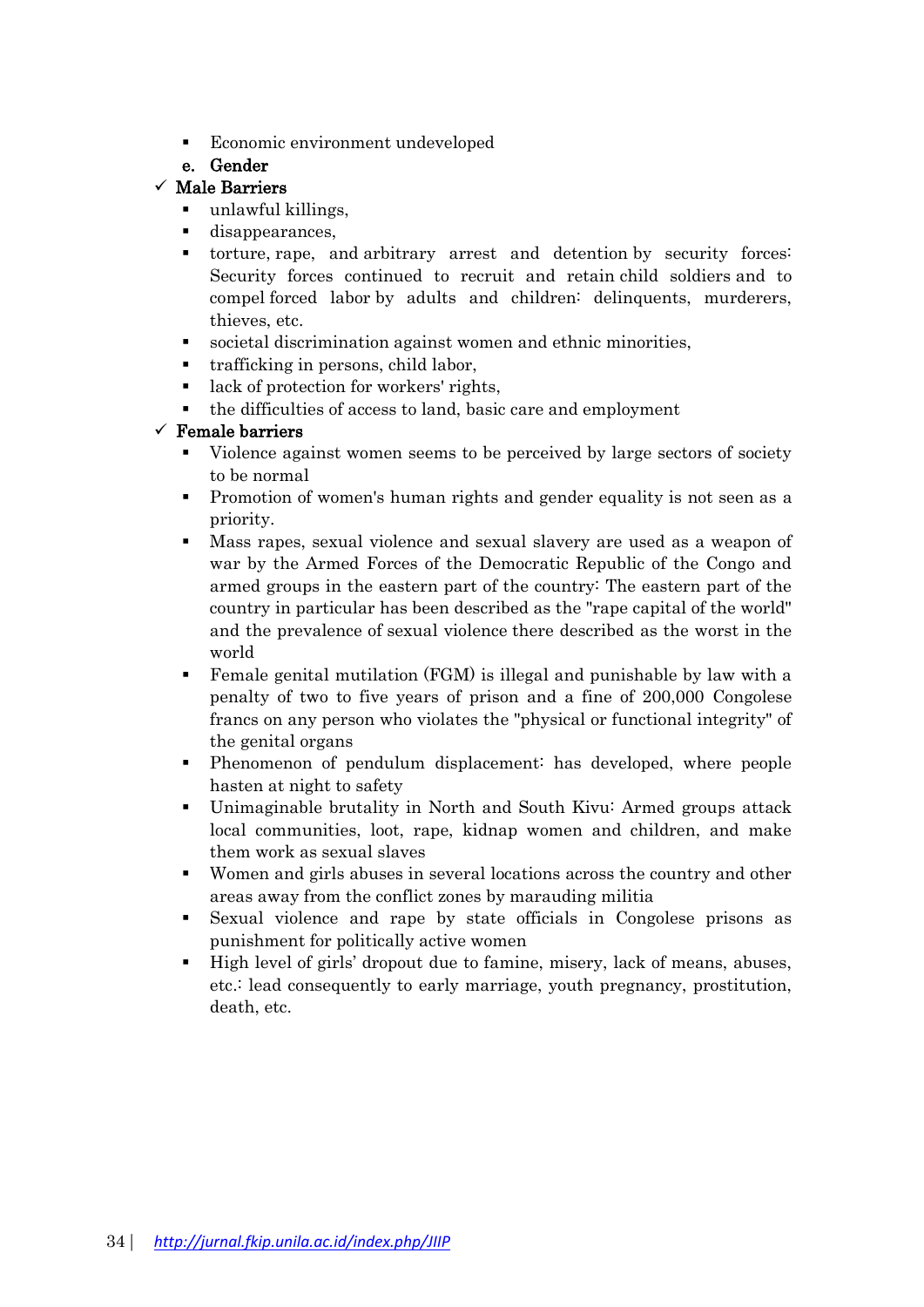### **DRC sector goals and priorities: Education sector strategy**

#### **Education and other linked domains policies: General background**

**S**teering the education sector in the right direction in order to address its most pressing needs and plan for its development requires a clear understanding of the issues at hand, their causes and the most effective ways to respond. This vision is outlined in the government's sector strategy as mentioned above.



Source: Author' conception, 2018 Figure 15. Education policies background

### Governmental goals

In its sub-sector plan, the Government, through its MEPSP, outlined three strategic objectives:

(i) improve access, affordability, equity and efficiency (ensure free primary education access and policy for all children, increase and rationalize school constructions, and extend registration policy and payroll inclusion of teachers, ensure the payment of operating expenses to all schools and administrative structure of their further support),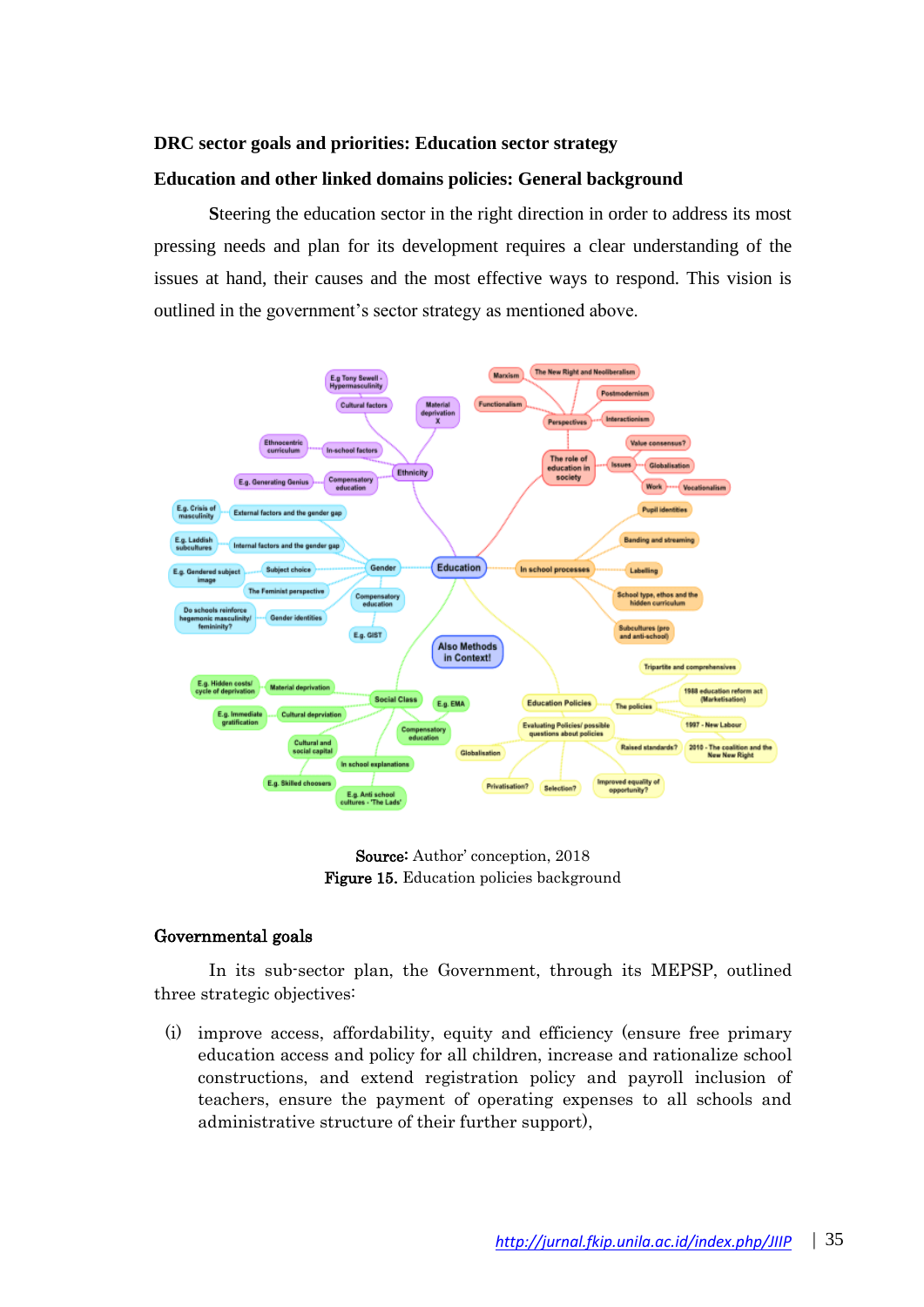- (ii) improve quality of education and relevance of the educational program (production and distribution of learning materials), and
- (iii) Strengthen governance capabilities (implement transparency of norms and mechanisms for managing resources and by improving management of all levels through more supportive and better organized partnerships).

### Education sector strategy

- (i) Pre-primary level: raise awareness of the benefits of pre-primary activities through community based early childhood centers and sensitization campaigns; increase participation in pre-primary education by improving the likelihood of on-time enrollment in primary, also increases preparedness for primary school, raising quality of the experience throughout the child's educational career; increase pre-school enrollment from 3 to 15 percent of children in 2015.
- (ii) Primary level: increase affordability of education by ensuring the State provides for all school fees and charges that are currently being paid for by households (frais de motivation and frais de fonctionnement being the two main ones); integrate of out-of-school children into the education system; support girls by increasing their chances of completion of primary education level.
- (iii) Secondary level: make provision for construction of additional classrooms along with other key infrastructure such as toilets and equipment, facilities similar to the undertaking at the primary level; involve the reevaluation and revamping of the school curricula and programs to ensure coursework is up to date.
- (iv) Tertiary level: allow for increased mobility of the workforce through a harmonized higher education certification process; allow Congolese 'licenciés' (graduates of an undergraduate program) to join the labor market; improve the curricula and school programs as well as an emphasis on adequate provision of laboratories and workshop space to carry out the practical part of the training; etc.

# Non-Governmental Organizations and donors goals

Most of NGOs such USAID (United States Agency for International Development), UNICEF (United Nations Children's (Education) Fund, UNSECO (United Nations Educational Scientific and Cultural Organization), United Kingdom Department for International Development (DfID), etc. have jointly funded a groundbreaking to support the Government of the DRC's (GDRC) education program and training strategy. In 2015, they are committed to provide the country assistance to all levels of the education system and achieved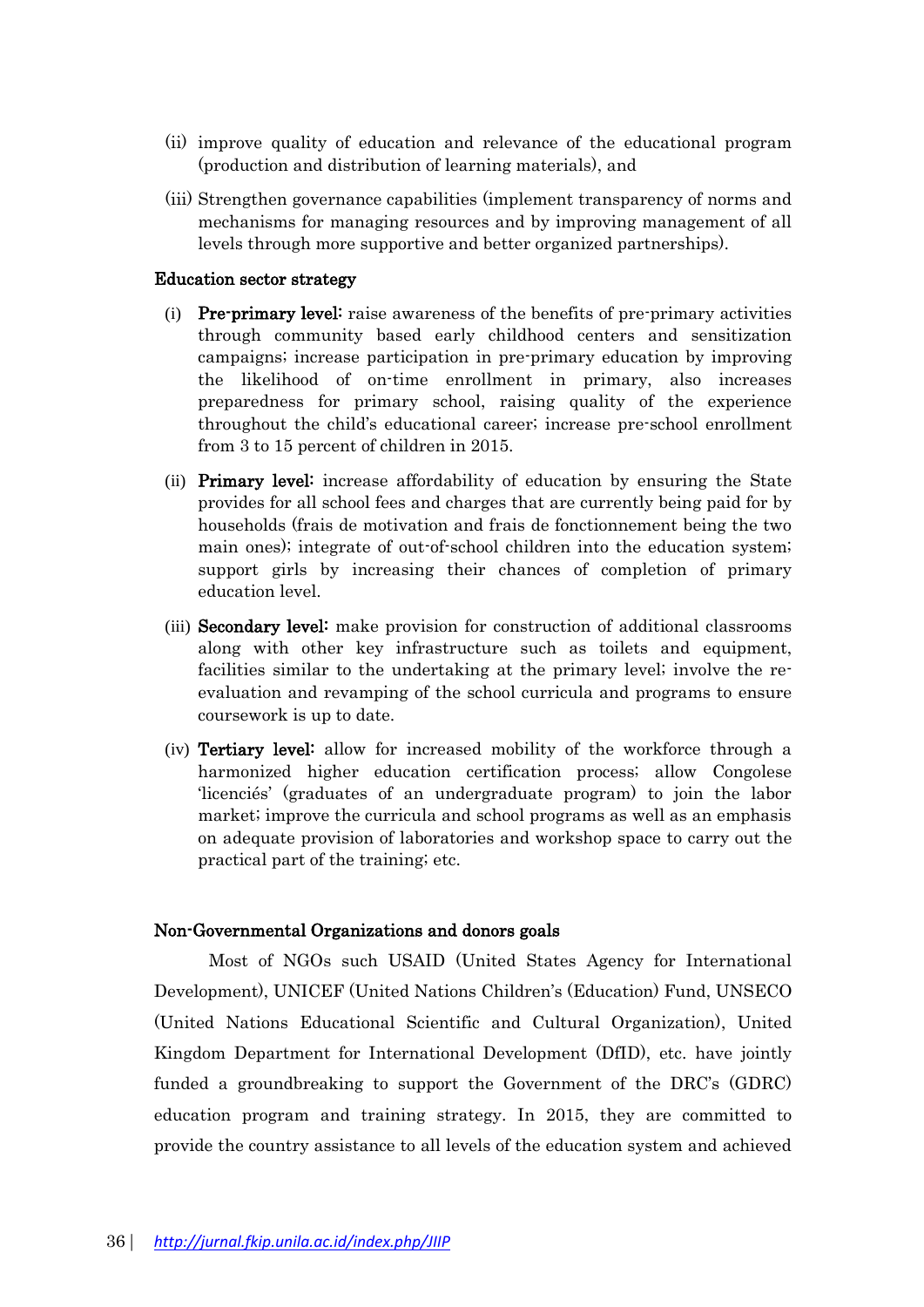impressive accomplishments in line with providing continuous technical advice and support to the Government of the DRC in its implementation of a three-year with at least \$100 million grant from the Global Partnership for Education to support the MOE's strategy.

This consists of increasing access, equity & retention. In other words, it is about improving reading skills; allowing about 450,000 out-of-school children to improve retention in primary grade by 30 percent in target schools; employing professional development approaches for teachers that use local languages to help young children learn to read (consistent with the new curriculum); working at the provincial level to improve education governance and accountability; facilitating access to education in crisis environments of NGO's Education Strategy as well as the Mission's Country Development Cooperative Strategy (CDCS). Thus, all these implemented strategies do not only contribute significantly to the GDRC Mission objectives, but also increase equitable access to education in crisis, violence and conflict environments.

#### **DISCUSSION**

#### Globalization and Gender education: overall balance for gender and education

In this study, we define globalization as integration between countries, a phenomenon that increases trade of goods and services as well as bringing's people closer together. We try to capture some of the complexity of globalization by considering social, political and economic aspects of globalization. Social globalization concerns norms and cultural values, political globalization includes integration at a political level and economic globalization refers to trade of goods and services as well as investment flows across countries (Dreher, 2006).

The following findings represent the results of the study about impact of globalization on gender and education in the Democratic Republic of Congo. These are:

#### Assessing gender equality and equity

Gender equality doesn't mean we must have a 50:50 balance of men and women in every profession purely for the sake of equal representation. Given the existence of biological sex differences, it is reasonable for males and females to have different legal rights in some instances. Also, even in the absence of gender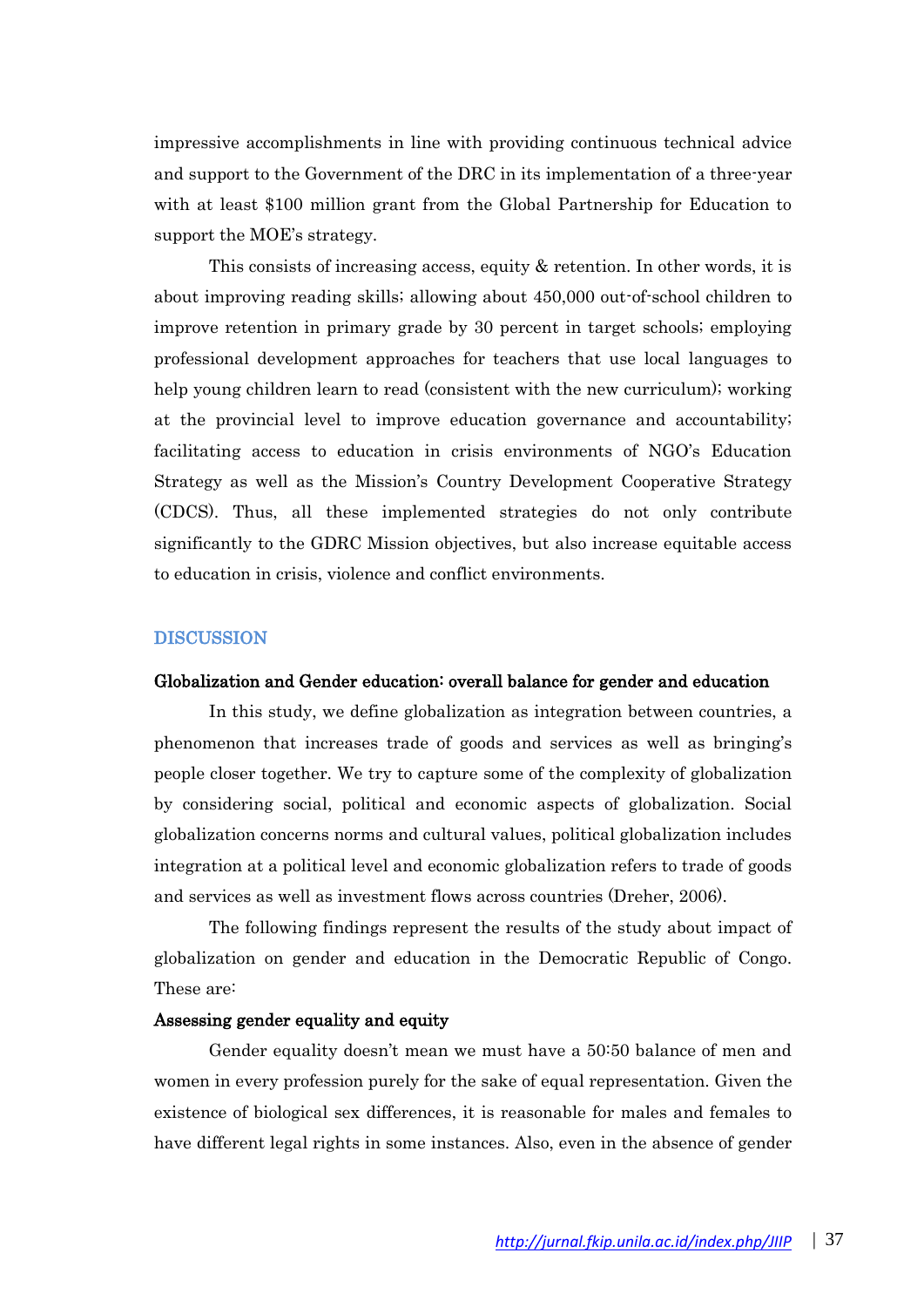discrimination, we might always have fewer female firefighters simply because of such physical requirements.

In cases such as these, what is required is not equal treatment, but equitable treatment. Equity means recognizing that differences in ability mean that fairness often requires treating people differently so that they can achieve the same outcome. At times equity is necessary to achieve gender equality, but there are many instances where this is not the case.

But unfortunately, women and girls are at no inherent disadvantage due to a lack of ability that warrants differential treatment. Gender equality can often be achieved just by holding everyone to the same standard. The problem, as highlighted by the evidence reviewed above, is the irrational gender bias that women and girls are routinely subjected to.

Talking about inequality it is important to remember that comparing women to men is not just about justice and equality, it is also a question regarding development. Gender inequality in health, education and employment has been shown to affect the daily life of women and men as well as productivity and economic growth of a country negatively (Klasen and Lamanna, 2009; Potrafke, 2012). This question is therefore important for all countries and people, especially in the Democratic Republic of Congo. There are social and educational disadvantage between girls and boys. It means that for example:

- Although children are equally likely to be registered at birth irrespective of sex (around 70 per cent), girls are more likely to be developmentally on track at ages 3 and 4 than boys, while in the remaining countries there are no sex differences with regards to developmental status
- Gender disparities become more pronounced as children approach adolescence and puberty.
- Significant gender differentials persist in some domains and in certain countries, especially in GDP/economic development, employment and social development. Female are still considered as a weak being than men
- Suicide is the leading cause of death among adolescent girls aged 15–19 globally, with the highest rates seen in DRC (one in six deaths among adolescent girls).
- Homicide rates are not as high for girls as for boys, accounting for 30 per cent and 70 per cent of victims under age 20, respectively.
- Worldwide, almost 750 million women and girls alive today were married before their 18th birthday. While there has been a decrease in child marriage globally, progress has not been equitable; high levels have persisted among the poorest while declines have been limited to the richest.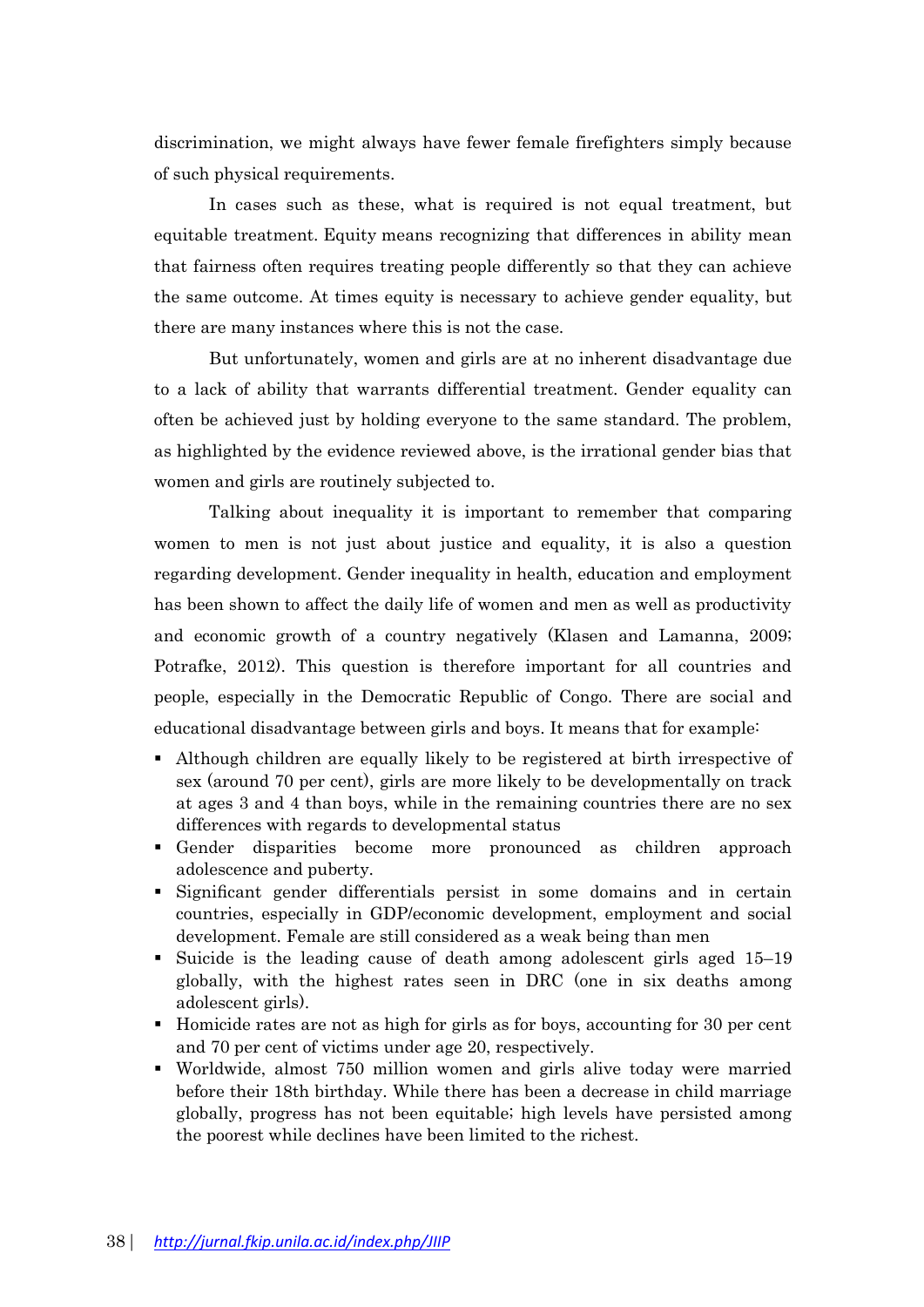▪ Globally, girls spend 550 million hours every day on household chores, 160 million more hours than boys their age spend. In some regions and countries, these numbers are twice as high.

# Gender gaps in enrollment

The largest gender gaps in enrollment are in the poorest countries such as Africa, Middle East and South Asia which their gender gaps in enrollment are the widest.

- The enrollment rate is gradually low and low in all levels for girls than for boys, especially in heavily indebted countries
- Overall learning level are low for girls than for boys: girls do worse in calculations stream and boys in reading
- High levels of students learning as measured by their average performance and competencies on international assessment, girls still face gender inequality in academic performance and labor market: the male dominance in the extreme competency than girls
- Education lags most significantly among people who face multiple sources of disadvantage, not only income poverty, but also place of residence, disability and/or ethno-linguistic background. This means that there is:
- $\checkmark$  High enrollment and completion in primary school
- $\checkmark$  In secondary school, the number of student decreases due to numbers factors such as poor infrastructure, distance (most of school are located outside of their residence), poverty (parents lack means to provide their children furniture and school materials= uniforms, textbooks, etc.); they fail to afford transportation, ignorance, gender discrimination (some environments are not friend for girls students)
- $\checkmark$  In higher education, the number of student is lower than previous levels

# Informal sector

This sector represents both a significant component of gross domestic product and employment in most developing countries, and especially in DRC, it represents 80% of overall active population. But the female development still requires improvement in all country's level because of its larger costs assumed by women and its traditional understanding of women's role in society, due to:

- In social sectors:
	- $\checkmark$  Female are represented by the role of main providers of caring labor, inexpensive labor, unpaid labor at home, symbolic penalties, lack of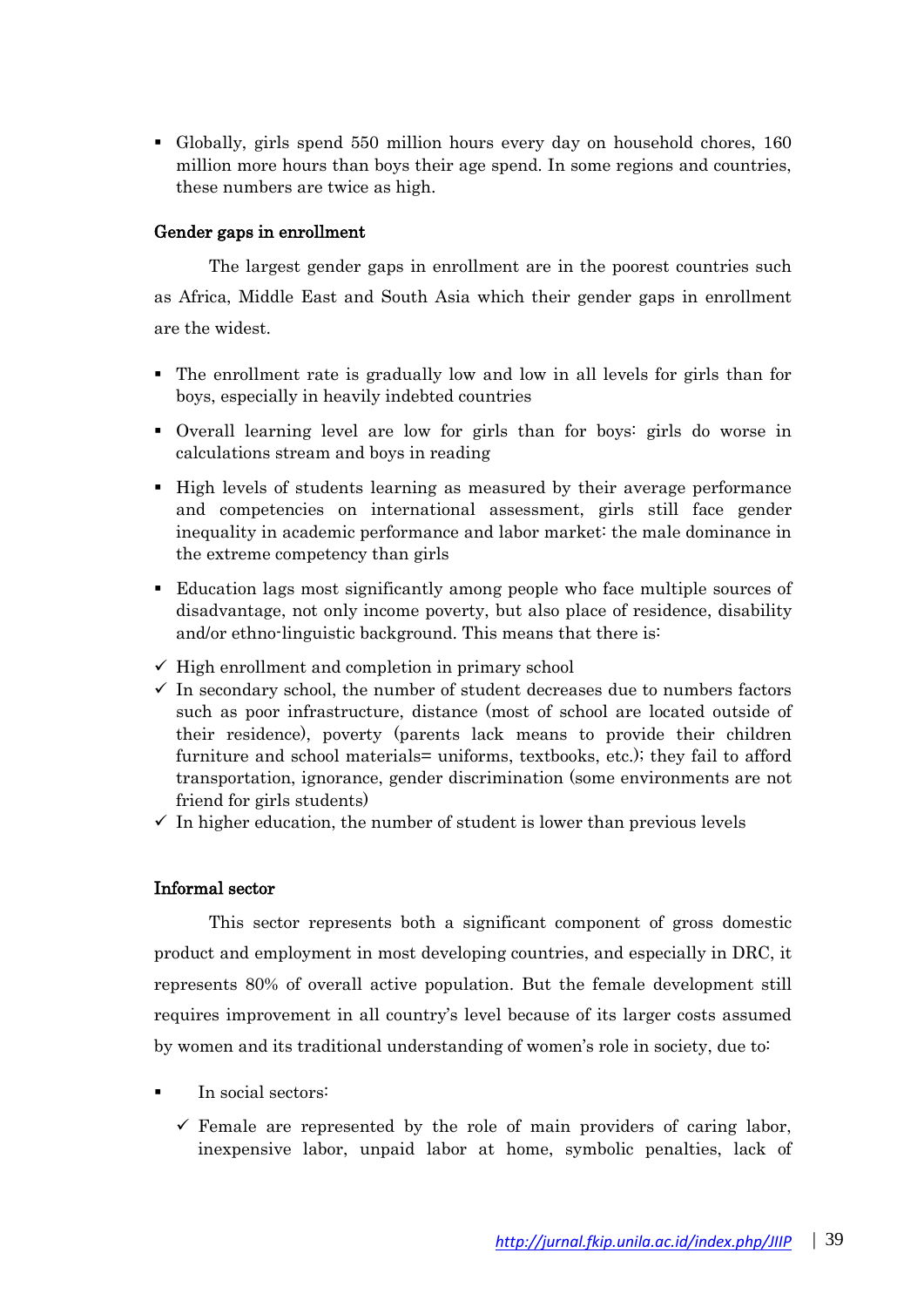recognition of their multiple qualities and hardships, the appropriation of their contributions with little or no remuneration, but also material disadvantages in their limited access to landed property, education, technology, and credit, etc.

- $\checkmark$  Females are unable to advance because they relinquish their wages as a mean of supporting their family: Females from poor families feel obligated to helping with their household finances and often choose to work as a means of survival
- $\checkmark$  Girls have to learn domestic responsibilities from their mothers and other roles performed: Female get married at an early age to repay debt
- In education and employment sectors:
	- $\checkmark$  Females are treated as subordinates to males within the family unit transcends throughout other institutions within society: Female are considered to be "short-term members of the family": parents did not waste time in schooling them.
	- $\checkmark$  Females who wanted to be independent and earning their own wages are subjected to unwanted sexual advances, violence, abuses, etc.

Thus, for many girls, further disadvantage based on disability, location, race, ethnicity or migration status compounds the challenges of building a fulfilling future. Sustainable change for girls and progress towards achieving the SDGs will require investments from governments, donors and development organizations, but also it requires engagement from communities, social networks, families and girls themselves. This includes prioritizing infrastructure, goods and services that address girls' vulnerabilities and remove barriers to their empowerment.

### **CONCLUSION**

This study has analyzed the relationship between social, political, economic globalization and gender equality in welfare and work life. Concluding the results globalization seems to have a positive effect on female relative to male secondary and tertiary school enrollment, both testing overall as well as social, political and economic globalization. The effect on labor force participation seems to be positive both evaluating overall as well as social, political and economic globalization. In addition, the effect tends to be most robust testing the effect of social globalization.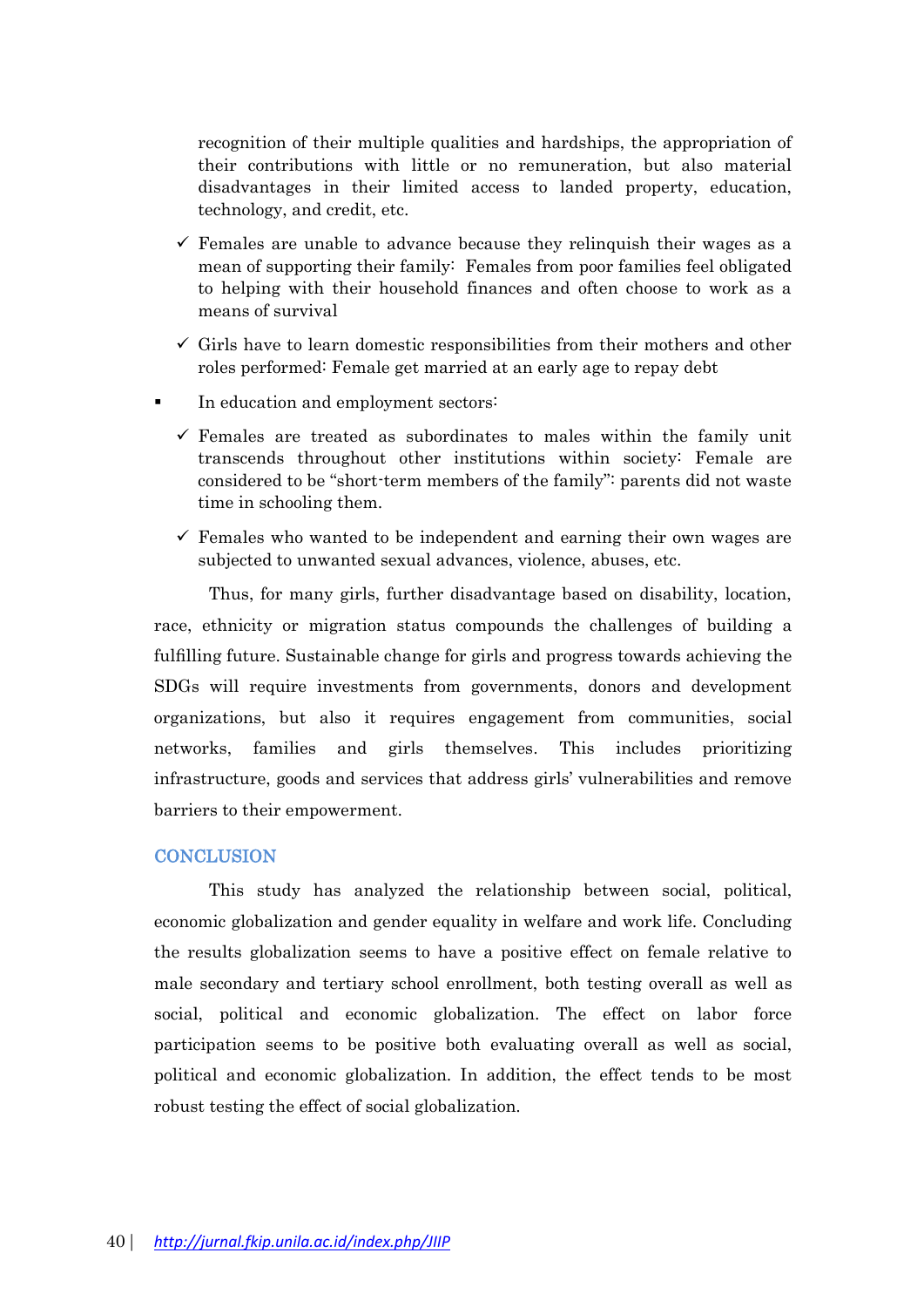Globalization offers women unprecedented opportunities, but equally new and unique challenges. Gender inequality springs from many sources, and it is often difficult to determine which forms of inequality are being eliminated by the effects of globalization, and which are exacerbated. Work toward eliminating gender inequality in the framework provided by this study for Action has created awareness, monitoring, and alleviation of the externalities that the new global system creates for women.

Progress toward eliminating gender inequality in the future depends on finding and embracing the occasions, mostly in the political and legal realm, where the global approach strengthens women's security and welfare, and fighting the issues, mostly in the economic realm, where women are made worse off by the new global system.

Considering labor force participation in different sectors the results indicate that globalization has a negative effect on female relative to male labor force participation in the employment sector, significant both evaluating overall as well as social, political and economic globalization and excluding OECD countries.

Thus, according to these results, globalization overall has a significant positive effect both on gender equality in secondary and tertiary schooling as well as labor force participation. However, the effect in the employment sector is negative, decreasing gender equality. Further research is therefore needed to define a more robust relationship between the different aspects of globalization and gender equality in access to education, in welfare and work life.

### Conflict of Interest Statement

I undersigned Madam Professor Doctor Sifa Bura Huguette that this document cannot be used without my permission, because being a personal work made available to the public to strengthen their intellect.

### **REFERENCE**

Bussmann, M. (2009). The effect of trade openness on women's welfare and work life. World Development, <sup>37</sup>(6), 1027-1038.

Dreher, Axel. "Does globalization affect growth? Evidence from a new index of globalization." Applied economics 38, no. 10 (2006): 1091-1110. [http://www.unicef.org/drcongo/french/Rapport\\_SITAN\\_RDC\\_2015\\_VF.pdf](http://www.unicef.org/drcongo/french/Rapport_SITAN_RDC_2015_VF.pdf)